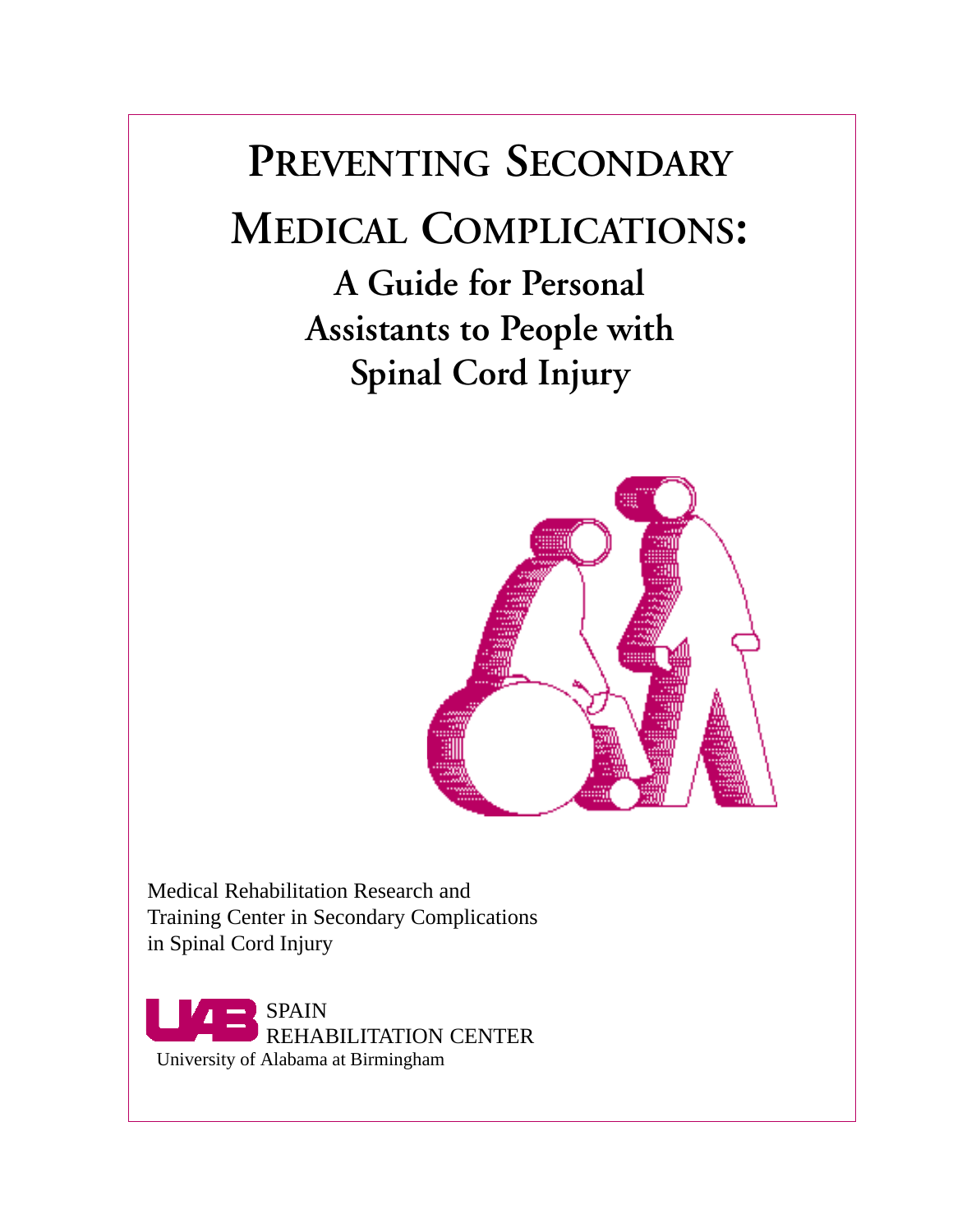# **Preventing Secondary Medical Complications: A Guide For Personal Assistants to People With Spinal Cord Injury**

*Developed by:*

**Medical Rehabilitation Research and Training Center in Secondary Complications in Spinal Cord Injury Training Office Department of Physical Medicine and Rehabilitation Spain Rehabilitation Center University of Alabama at Birmingham**

#### **Acknowledgment**

Our thanks to the following individuals who helped us in the development of this booklet:

Lorraine Arrington Brenda Bass Betty Bass Cathy Crawford, RD Charles Cowan Allan Drake David Felton Peg Hale, RN,BSN Bobbie Kent Phillip Klebine C.J. and Cindy Luster

Judy Matthews Margaret A. Nosek, PhD Scott and Donna Sartain Drenda Scroggin Anna Smith Brenda Smith Susan Smith, RN,BSN Nita Straiton Donna Thornton Frank Wilkinson Larrie Waters

c 1992, Revised 1996, The Board of Trustees of the University of Alabama

This publication is supported in part by a grant (#H133B30025) from the National Institute on Disability and Rehabilitation Research, Department of Education, Washington, D.C. 20202. Opinions expressed in this document are not necessarily those of the granting agency.

The University of Alabama at Birmingham administers its educational programs and activities, including admissions, without regard to race, color, religion, sex, national origin, handicap or Vietnam era or disabled veteran status. (Title IX of the Education Amendments of 1972 specifically prohibits discrimination on the basis of sex.) Direct inquires to Academic Affirmative Action Officer, The University<br>of Alabama at Bir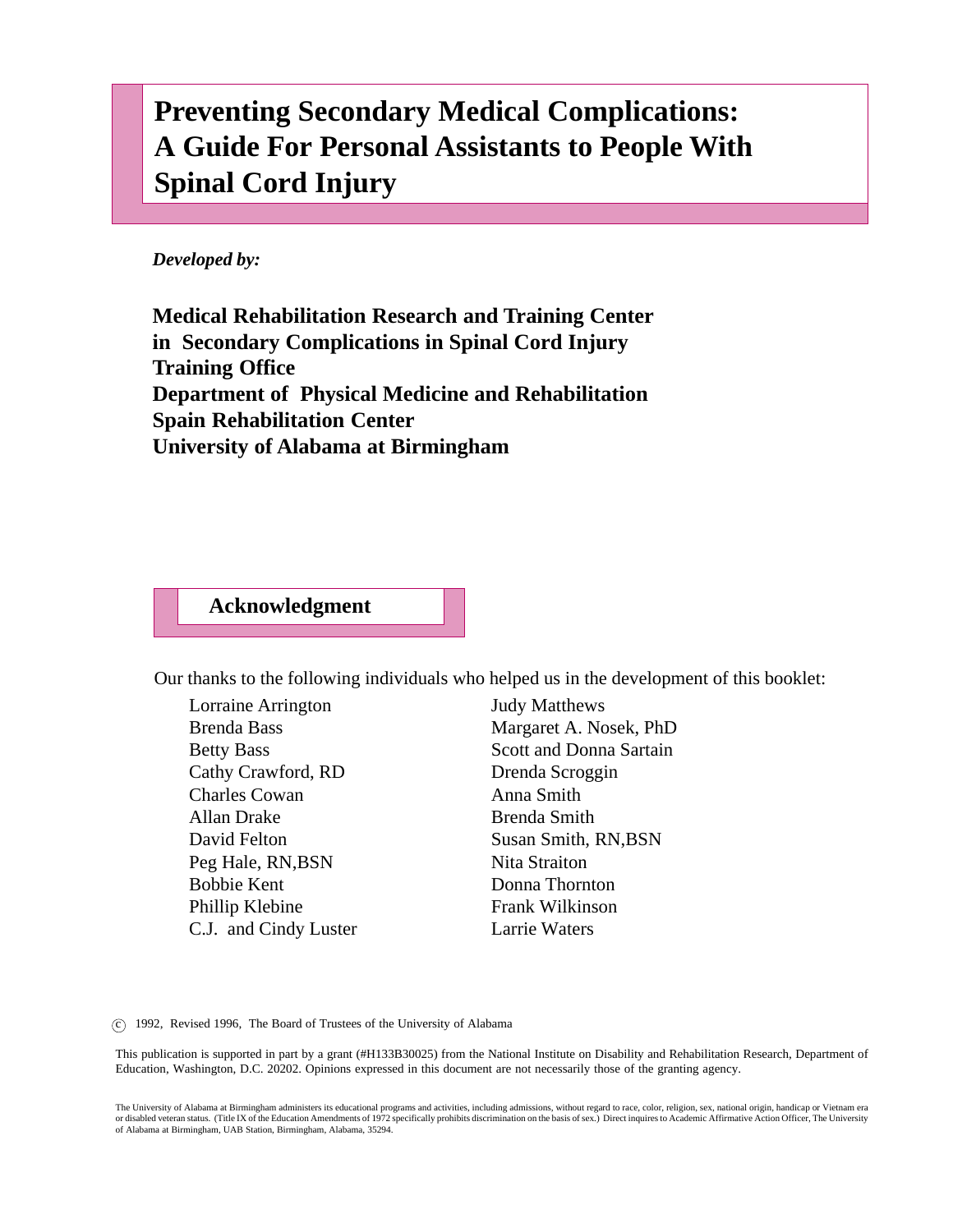# **Table of Contents**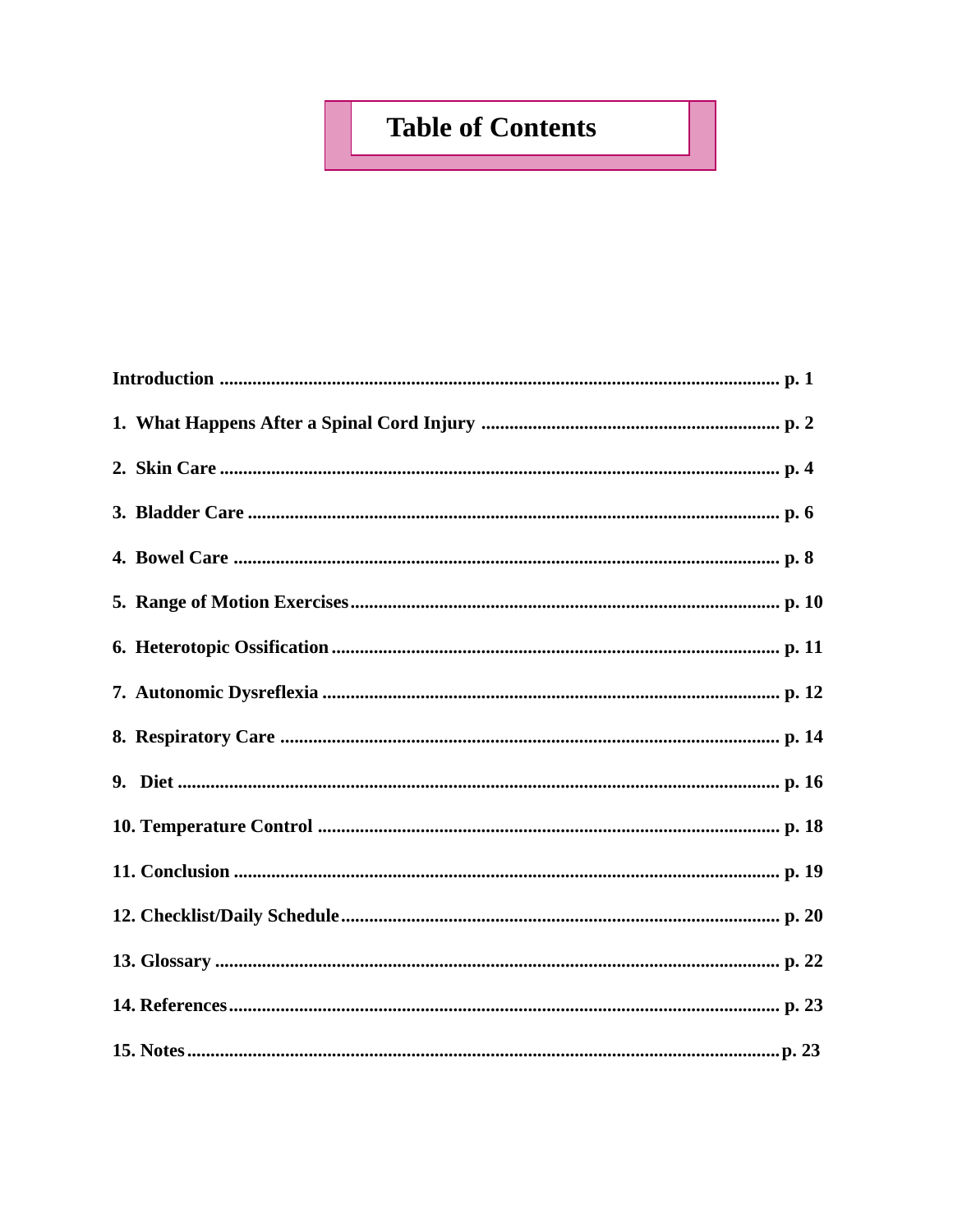### **Introduction**

Secondary complications are medical problems that result after a spinal cord injury (SCI). Many of these medical problems which result from the spinal cord injury are preventable. Some of the more common medical complications include bladder and bowel problems, respiratory (lung) problems and skin breakdown.

Information is available for the health care staff on preventing secondary medical complications in persons with SCI. However, few materials exist to train personal assistants (PA's). This easy-to-read booklet is designed to help PA's assist the person with SCI in his daily routines. The proper health care assistance given by the PA can help prevent secondary medical complications.

**In this booklet the person with SCI will be referred to as the employer.** Both male and females may have SCI and employ a PA, however in this booklet the employer will be referred to as "he".

You and your employer are a TEAM! You will work together to help him stay healthy. He is your employer because he hires you and is responsible for telling you how to assist him. He may work with an agency to train and hire you to be his PA.

Space is available at the end of this book for you to make notes about your employer's individual health care needs.

The assistance of the following individuals is gratefully acknowledged in the development of this booklet.

> Joan Stelling, RN,MSN,CRRN Barbara Hall Key, MA, CRC Linda Lindsey, MEd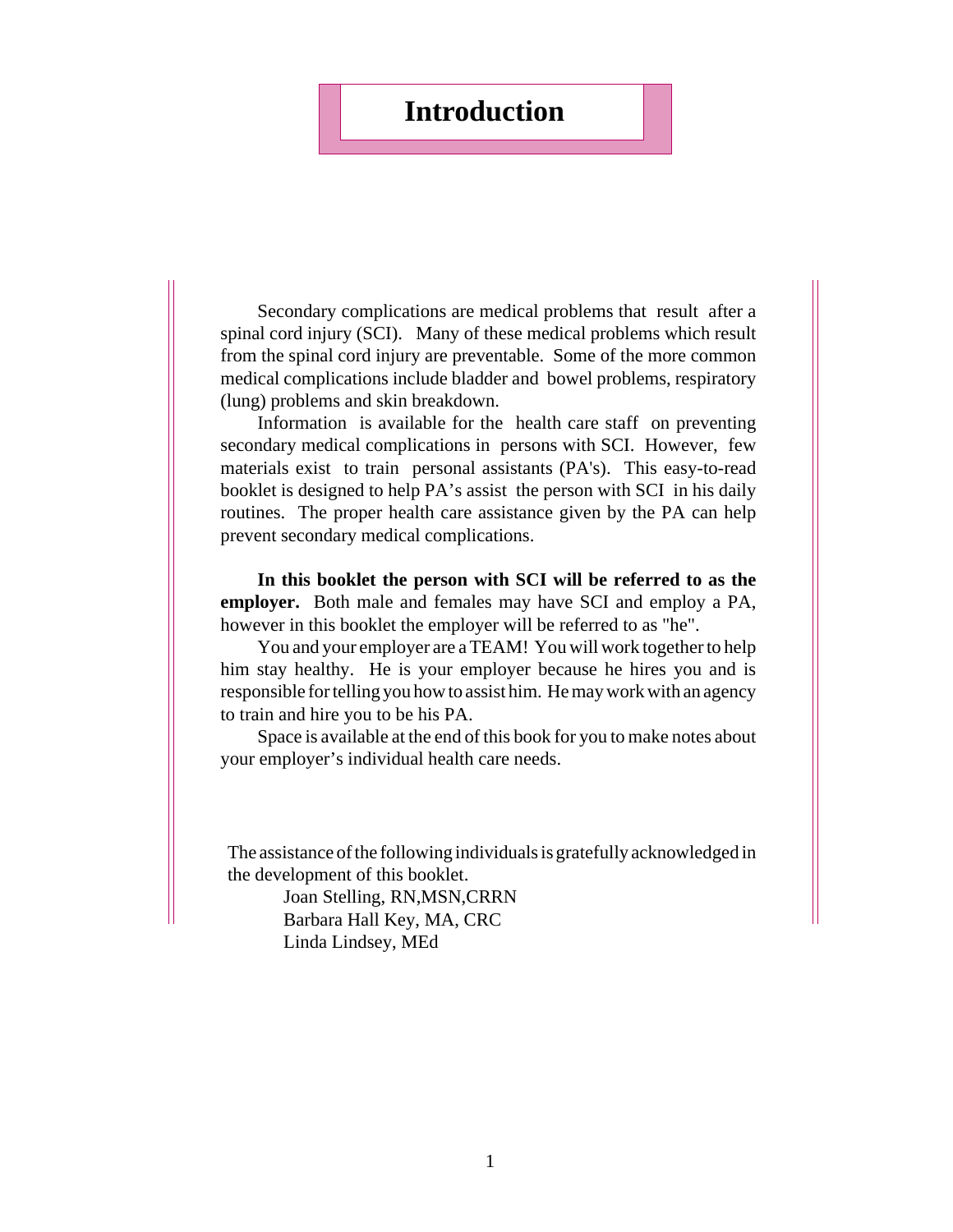### **1 What Happens After a Spinal Cord Injury?**



*The spinal cord is protected by the vertebrae (backbone).*



*This shows the location and name of the vertebrae. Your employer will show you where his level of injury is.*

The backbone is the number one support for the body. The backbone is made up of many bones stacked on top of each other like building blocks. These bones are called vertebrae **(ver-te-brae)**. The spinal cord runs through the middle of these vertebrae. The bones help protect the spinal cord.

The spinal cord is part of the body's nervous system. It is like a group of telephone wires. The spinal cord goes from the brain, down the middle of your back, to your buttocks. It is about 18 inches long. The many nerves in the spinal cord are like the wires in a telephone cable. With a spinal cord injury (SCI), the spinal cord can be hurt any place from the neck down to the buttocks. The spinal cord acts like a telephone cable, sending messages to and from the brain to all parts of your body. The brain is like a computer and sorts all the messages.

#### *What happens after a spinal cord injury?*

All the nerves above the injury keep working like they always have. Below the injury, it is like when the telephone is not working right. Signals cannot be sent to the brain from areas of the body that are affected by the injury. Messages from the brain can no longer reach certain areas of the body to tell it what to do. Feelings such as hot and cold cannot get to the brain. The lungs, bladder and bowel are some parts of the body that no longer work the same as they did before the injury. The brain can no longer tell certain muscles to move.

The spinal cord injury is described according to how the body is affected. A person who cannot use his legs has paraplegia **(par-a-ple-gi-a)**. (*See picture 1 on the next page*) . A person who is not able to move his legs and is not able to use his arms like before his injury has been injured in the neck area. He has tetraplegia **(tet-ra-ple-gi-a)**, sometimes called quadriplegia **(quad-ri-ple-gi-a)** (*See picture 2 on the next page)* . The closer the injury of the spinal cord is to the brain, the higher the level of injury. Fewer parts and systems of the body work normally when there is a higher level of injury. A person with quadriplegia has a higher level of injury.

There are also different types of SCI. A person can have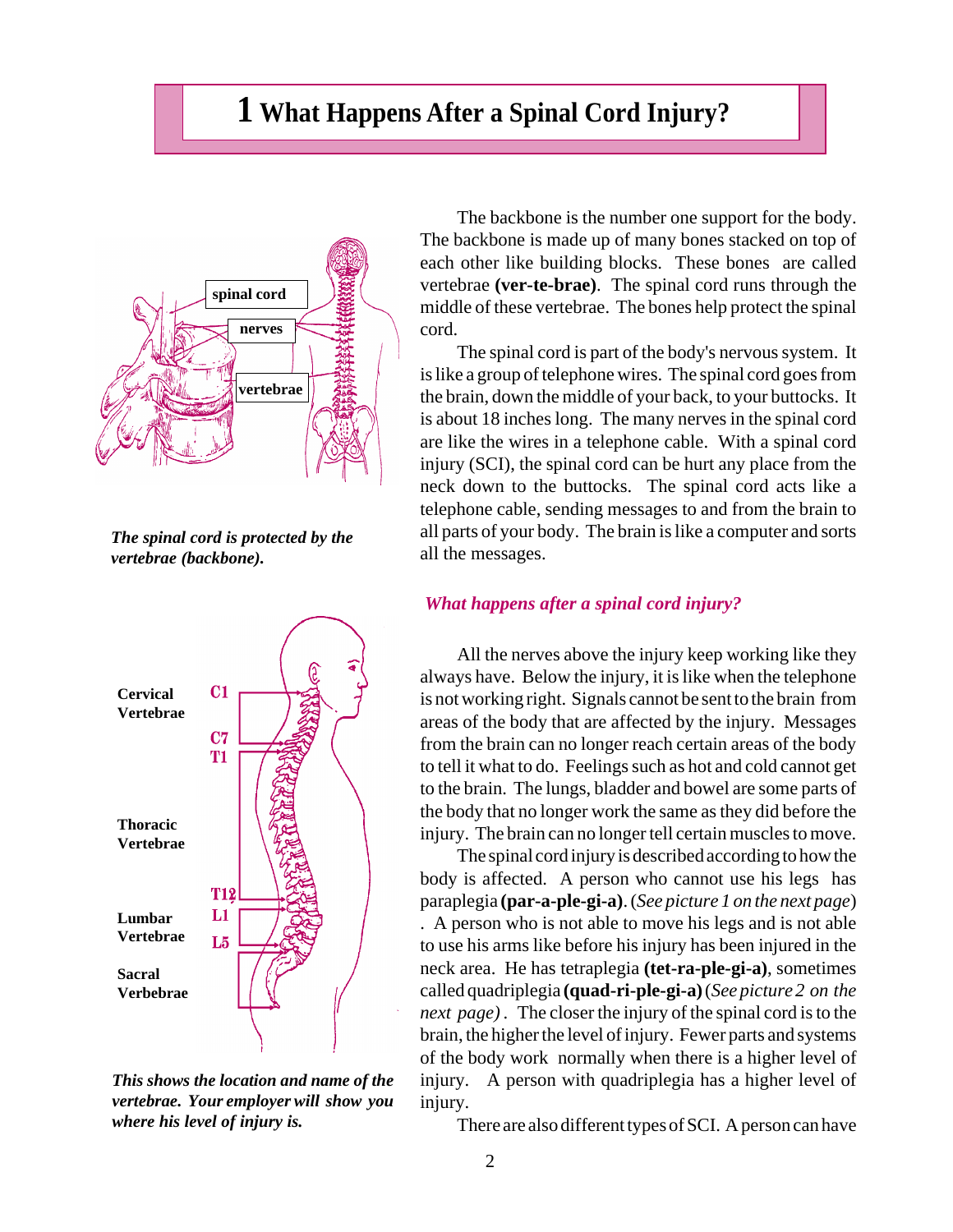a complete or an incomplete injury. A person with a complete spinal cord injury cannot feel or move parts of his body that are affected by his level of injury. A person with an incomplete injury may be able to move or feel parts of his body that are affected by his level of injury.

The different levels and different types of SCI can affect how much an individual can move, feel, and do things for themselves. This is why it is important for your employer to have a personal assistant (PA) help with his daily routines. Each person's injury is different. Ask your employer what his "level of injury" is. Ask what parts of the body work differently because of the SCI.

**Tips** • Know what your employer's level of injury is.

• Have your employer explain to you how his body has been affected by his SCI.





#### *Picture #1*

*This shows a person with a T-11 level injury to the lower spinal cord. The shaded area shows the parts of the body that do not work the same way after a spinal cord injury. This person has paraplegia.*

*Picture #2 This shows a person with a C-3 injury to the neck. The shaded area shows the parts of the body that do not work the same way after a spinal cord injury. This person has tetraplegia.*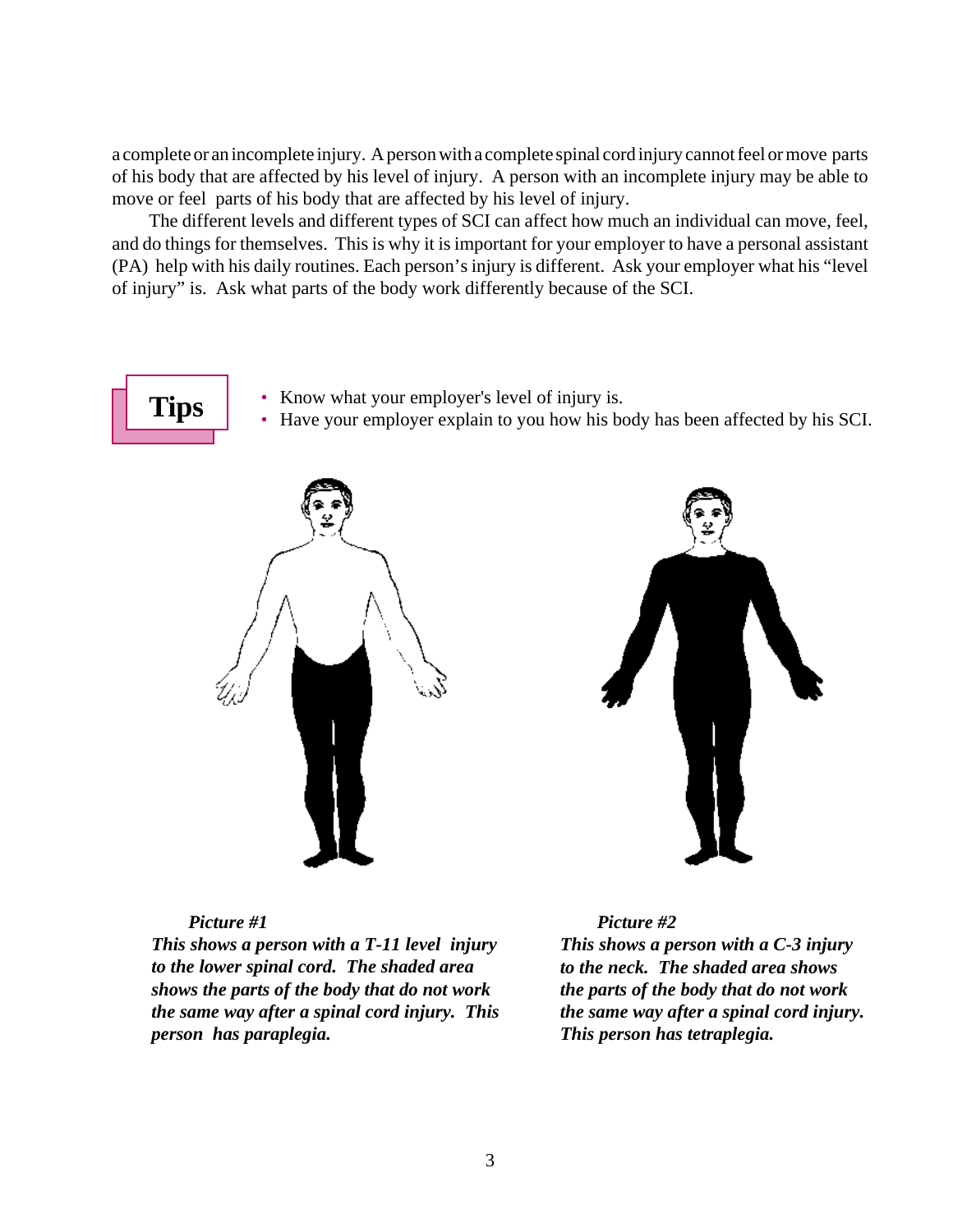

*The boney areas where pressure sores are likely to occur are the heels, elbows, buttocks, hips, and shoulders.*



*Avoid burns, chemicals, and insect bites. They can cause skin breakdown.*

The skin helps protect the body from loss of fluid. Skin acts as a guard against infection and injury. Any breakdown to the skin must be prevented since it can lead to infections. A person with spinal cord injury often cannot feel when he gets a cut, burn, or has too much pressure on his skin. After the injury the nerves are not working right and the messages of heat, cold, or pain on his skin cannot reach the brain. Your employer may not be aware of when he has skin breakdown.

**Pressure Sores** - Pressure sores, sometimes called bed sores, usually occur from lying or sitting in one position for too long a time. Blood and oxygen to the skin get cut off and then the skin begins to die. Pressure sores start as discolored areas that do not go away within 20 minutes after getting pressure off the area. Pressure sores usually develop over bony areas on the body. Bony areas don't have padding like the other parts of the body. Examples of bony areas are the elbow and the heel. Your employer can no longer feel parts of his body below the level of injury. He is not aware of feelings of discomfort that warn him to move and change positions like before the injury.

#### *What can cause skin breakdown?*

Skin breakdown can occur from pressure, burns, insect bites, chemicals on the skin, or friction. Damage to the skin can occur in a very short time. Heat, wet or tight clothing, or other conditions cause skin breakdown to occur in an even shorter time. Here is an example of how quickly heat caused a burn. A girl with SCI was riding with her family in a pickup truck. Her feet were on the floorboard of the truck. Although she had on tennis shoes, her feet were in one position for too long. The hot floorboard caused the bottom of her feet to blister. The blisters developed into sores. When the skin breaks down, it is easier for sores to develop.

#### *How can you help your employer prevent skin breakdown?*

Proper covering on the feet and properly fitting clothes on the body reduce the chances of sores developing. Make sure small items like safety pins, pencils or pens do not get in the bed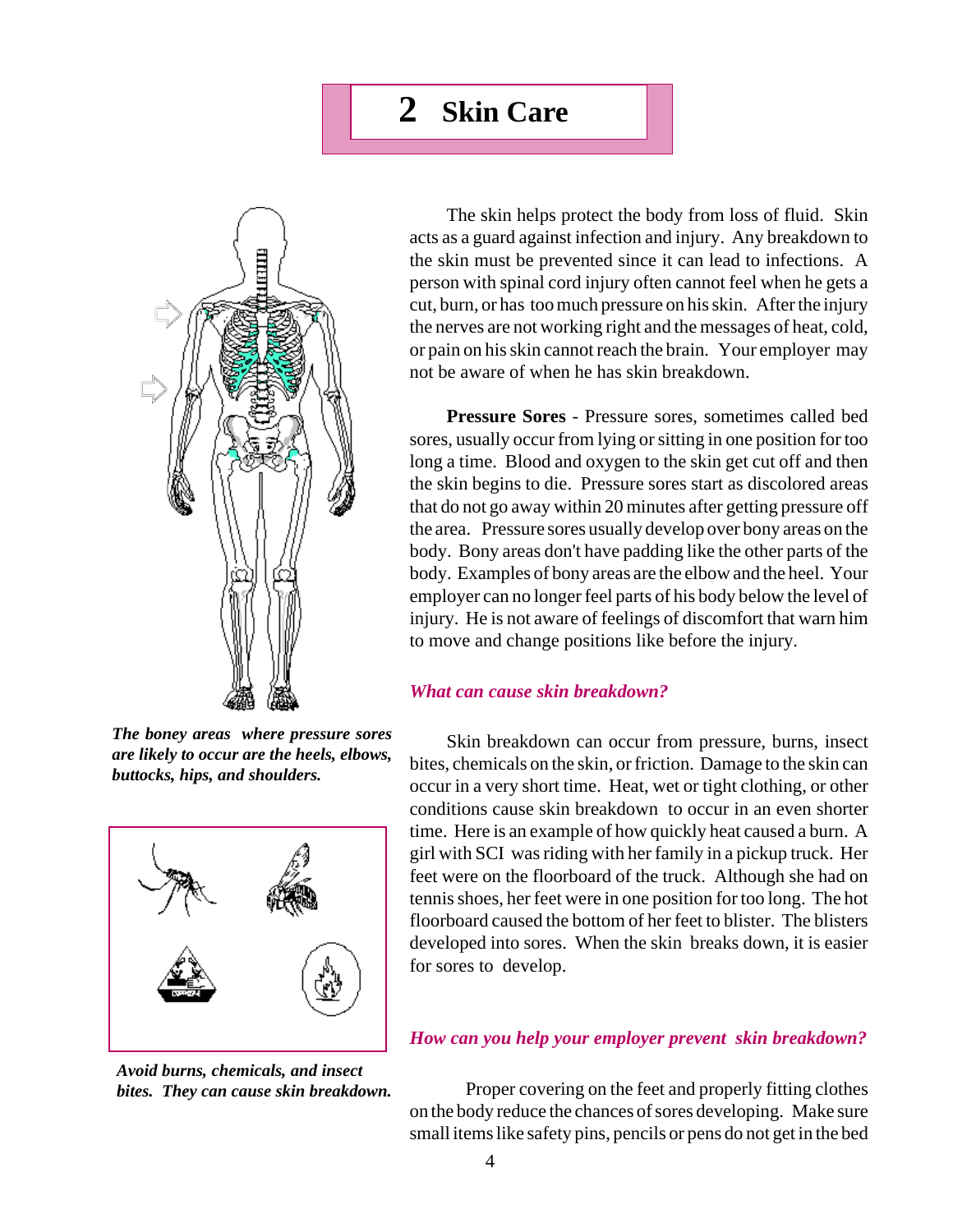or wheelchair. Keep bed sheets and clothing smooth. Sitting on these small things or even wrinkled bed sheets can quickly cause your employer to get a pressure sore.

Pressure sores can develop during transfers. Be careful not to drag your employer across a bed or toilet seat. Simple movements, like careless transfers in and out of the wheelchair and bed, can lead to skin breakdown.

 Your employer's wheelchair should fit correctly so he sits up straight and evenly. His wheelchair cushion must be the right type and fit. Good posture prevents pressure sores.

It is very important to keep your employer's skin clean and dry. Skin can become wet from urine leaking from his leg bag or catheter. He needs to be cleaned properly after having a bowel movement. Waste products, such as urine and BM left on the skin can cause skin breakdown. Wet clothing or soiled bed linens may also cause skin breakdown.

Eating right also helps keep the skin healthy. Foods high in protein and vitamins A  $&$  C help skin to heal and stay healthy. Fish, eggs, chicken and meat are high in protein. Green & yellow vegetables are high in vitamins. Avoid preparing greasy and fried foods. Always try to fix healthy foods for your employer to eat.

#### *Why do you need to help your employer avoid getting pressure sores?*

Pressure sores can severely limit your employer's independence. For example, a pressure sore on the buttocks means he must stay off the sore until the sore heals. This means he can't sit in his wheelchair or go to work. Pressure sores limit his daily activities. For a pressure sore to heal, he must keep pressure off the area. If the sore is open and gets worse, your employer needs to get medical help.



*You and your employer need to check his skin every day for signs of skin breakdown.*



#### **Remember, you and your employer should check his skin daily for signs of skin breakdown. He should stay off areas that look discolored.**

#### **For Good Skin Care, You and Your Employer Should:**

**Tips**

- Check his skin daily for signs of skin breakdown. • Stay off any area if there are signs of skin breakdown.
- Relieve pressure on an area by moving every 15-20 minutes.
- Keep skin clean and dry.
- Always use a wheelchair cushion and sit up straight!
- Eat a healthy diet.
- Drink 8 -10 glasses of water a day.
- Protect his skin from heat and cold.
- Keep his feet clean and dry and keep his toenails cut.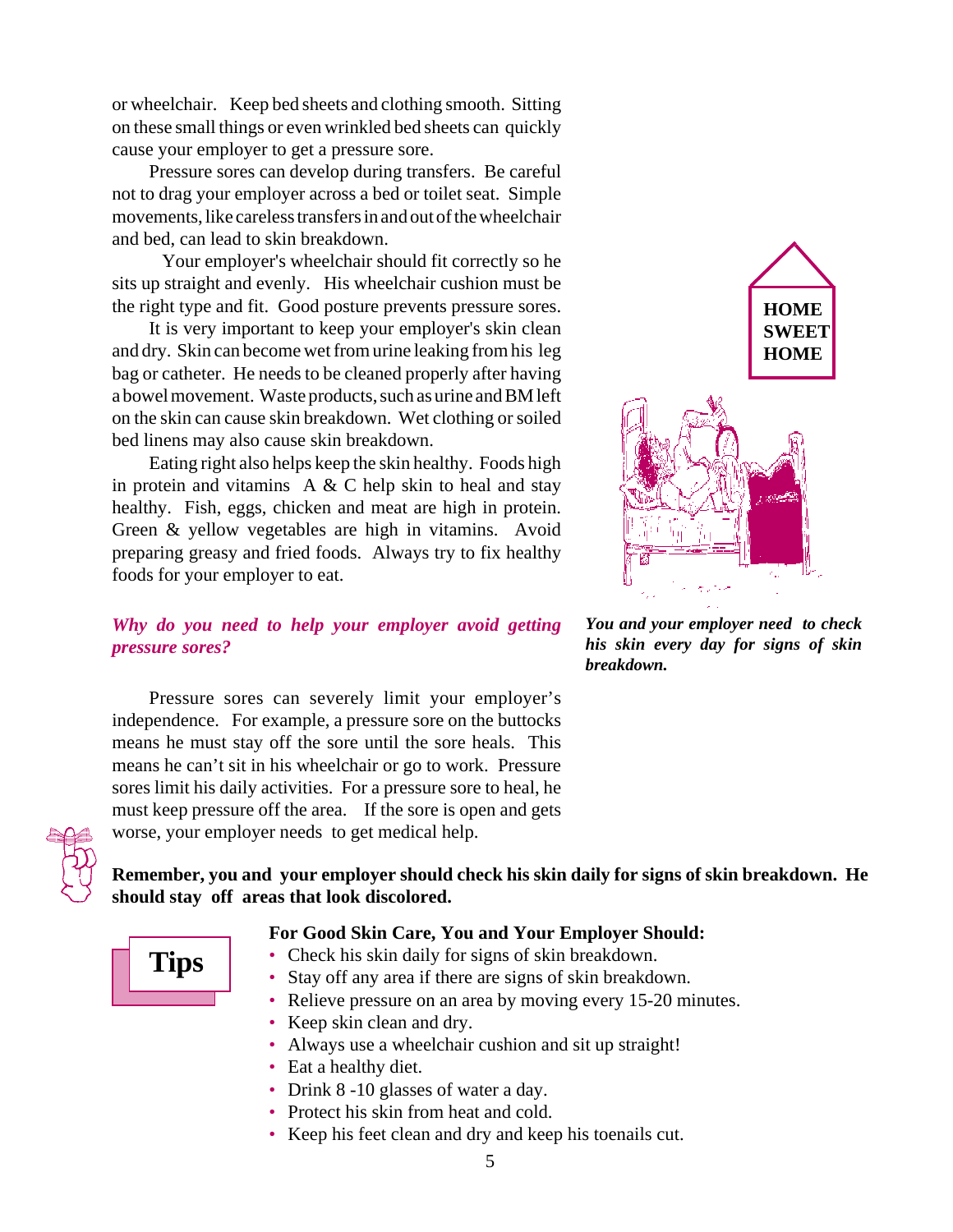# **3 Bladder Care**



*A catheter is inserter, if necessary, to help drain the bladder.*

Our bodies have 2 kidneys. Kidneys remove waste and filter the blood. The waste leaves the body in the form of urine. Urine goes from the kidneys down tubes called ureters to the bladder. The bladder holds or stores the urine. When the bladder fills, the person without SCI feels the urge to void or urinate ("pass water").

After a spinal cord injury, the message cannot get to the brain to tell it that the bladder is full and ready to empty. Another problem after SCI is that the bladder may not fill and empty completely. Therefore germs may grow in the urine leading to a urinary tract infection (UTI). Repeated UTI's may cause serious damage to your employer's bladder, ureters and/or kidneys.

#### *How will your employer empty his bladder?*

#### **"In and Out" Catheterization (cath-e-ter-i-za-tion)**:

Your employer may use a tube called a catheter **(cathe-ter)** that is put into and taken out of his bladder. This tube carries the urine out of his body and drains into a container. If your employer uses this method and you are responsible for performing it, you need to learn the correct way to do it. Using the correct method can help prevent your employer from getting a UTI.

#### **External Condom Catheter**:

Most men with SCI use an external condom catheter. The urine drains from the condom catheter to a collecting bag (leg or bed bags). It is important that you learn the correct way to apply the condom catheter and to clean the bags. Using the correct method can help prevent your employer from getting a UTI. The bags last longer and there is less of a chance of urine odor when the bags are cleaned properly. Be sure the condom is not taped on too tight or serious skin breakdown may occur.

#### **Foley or Suprapubic Catheter:**

A foley catheter is inserted through the urethra **(u-rethra)** into the bladder to drain the urine. A suprapubic **(supra-pu-bic)** catheter is a tube that goes through a hole in the stomach into the bladder and drains the urine. The foley catheter and the suprapubic catheter will stay in the bladder.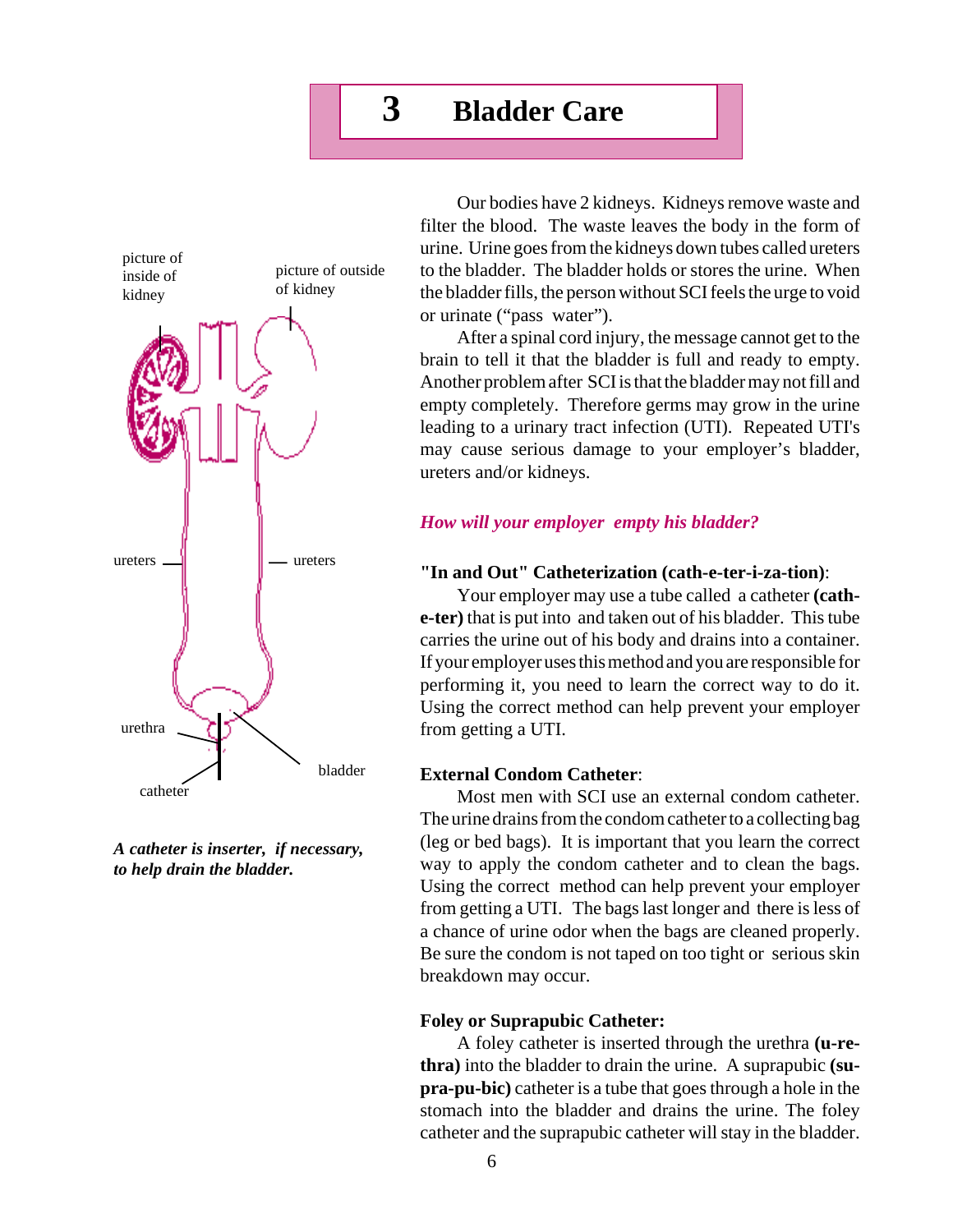Your employer's doctor may have him use any one or a combination of these methods. The external condom catheter is used only by males. The other methods listed above may be used by both males and females. Your employer will teach you the method(s) he uses.

#### *How can you help your employer stay clean and healthy?*

Keep catheter and bags clean to help prevent odors. Supplies last longer if kept clean.

- Keep the catheter and bags clean to prevent infection.
- Use care and cleanliness when inserting the catheter into your employer.

• Your employer should drink 8 - 10 glasses of water a day. He can also drink juices, Koolade, lemonade and decaffeinated tea. He should not drink alcohol. He should limit milk, coffee, tea orange or grapefruit juices, and carbonated soft drinks to 8oz. per day. Sugar free drinks are allowed.

• **If your employer runs a fever, has chills, or there is blood in his urine, he should call his doctor.**

*It is important for your employer to drink 8 - 10 glasses of water a day.*

**Remember, if the urine in the leg bag is cloudy, brown, red or smells, it could be a sign of infection. Cleanliness is important. It helps prevent infection.**



#### **To prevent urinary tract infections**:

• Clean the GU bags daily (usually with a bleach or vinegar solution) and keep supplies in a clean, dry storage place.

- **•** Use proper methods when performing any urinary procedure. Your employer should -
- Take medicines as ordered by his doctor.
- Call the doctor when chills, fever, or blood in the urine occurs
- Increase water intake if dark, cloudy, smelling urine is noted.
- Drink 8 10 glasses of water a day.
- Limit intake to 8 oz. per day of
	- sugar-based drinks
	- sodas
	- tea/coffee
	- orange/grapefruit juices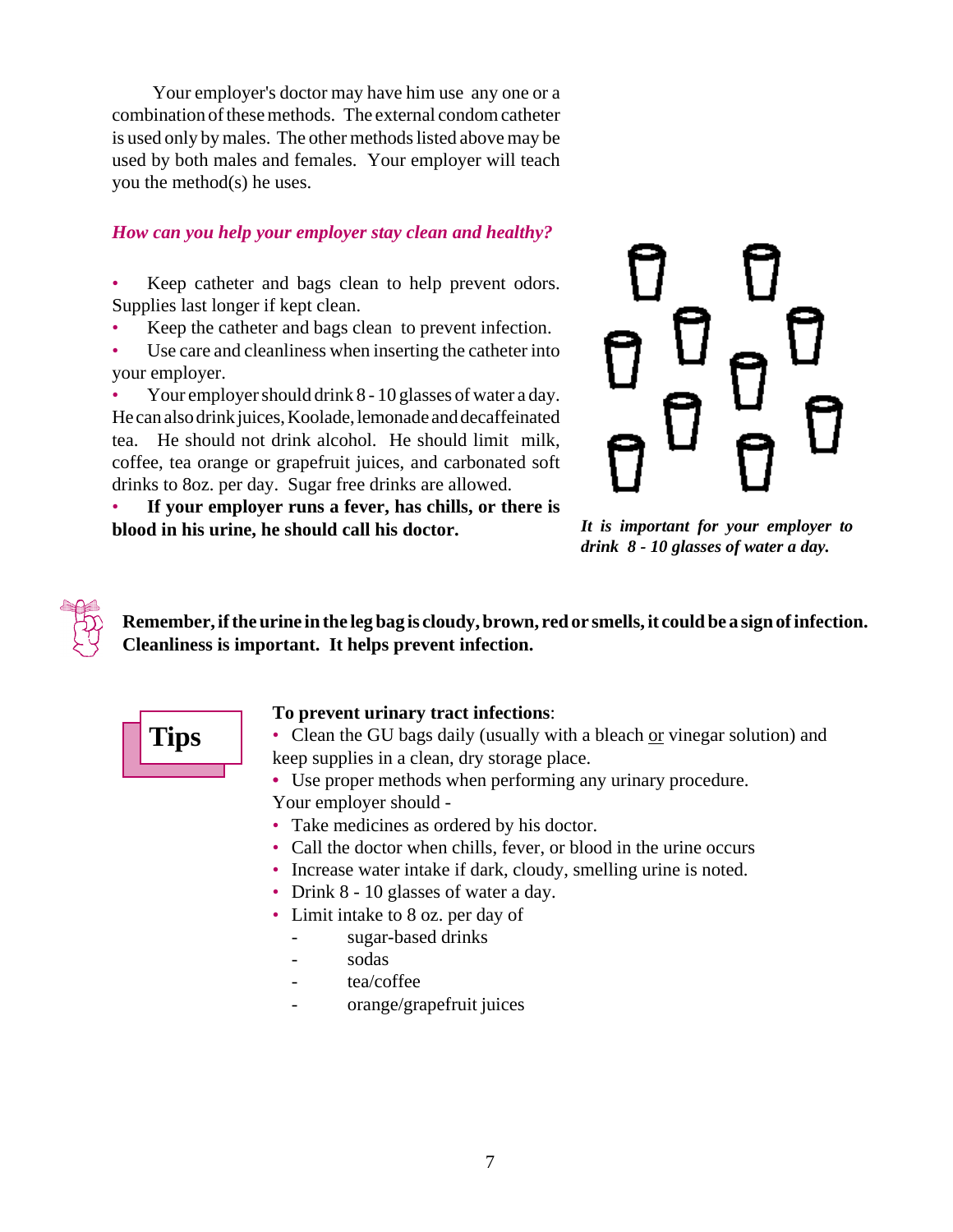

<sup>1</sup> SILS(Spinal Injury Learning Series),Norris, Noble, and Strickland, Learning Systems, Jackson,Mississippi, 1978.

# **4 Bowel Care**

After food is eaten it moves through the body like the picture on the left side of this page. Some of it is broken down into waste called bowel movement (BM). The waste moves through the stomach and intestines and out of the body as a BM. Normally the bowel sends a message to the brain when it is ready to go to the bathroom. Since your employer's injury, the nerves ("wires") do not send messages to and from his brain like before his injury. He may not know when it is time to go to the bathroom. He may not be able to hold his BM until he is ready to go.

#### *How will your employer have a bowel movement(BM)?*

Your employer will follow a routine called a bowel program. Following his bowel program will help him prevent having BM accidents. Your employer will teach you how to do his bowel program to prevent accidents. He will use a suppository **(sup-pos-i-to-ry)**, also called a "silver bullet". A suppository is medicine that helps his bowel movement happen at the right time.

• He will teach you to unwrap the suppository and put it in his rectum. This is done at a scheduled time, usually after he eats.

• His doctor and nurse will tell him when to take his suppository ("silver bullet"). This is called his bowel program.

• Rub the suppository against the wall of the rectum for 30 seconds before inserting. Be sure it is not placed in BM.

• He might be on medicine to keep his BM soft.

If he can be transferred to a commode (toilet) seat, his BM will work faster. Sitting-up helps BM come out better.

• He may need digital stimulation. This means inserting your finger, wearing a lubricated glove, into his rectum. This helps his bowels have the urge to empty. Be careful when inserting a suppository or your gloved finger into his rectum. Do not scratch or hurt the lining of his rectum. It is very delicate. Keep your fingernails trimmed to prevent scratching.

Like good bladder care, good bowel care is important in the prevention of medical complications.

• Cleanliness is important. Be sure your employer is clean after his bowel program to prevent infection and odor. Have your employer teach you his bowel program.

If your employer has problems with his bowel program, he should call his doctor.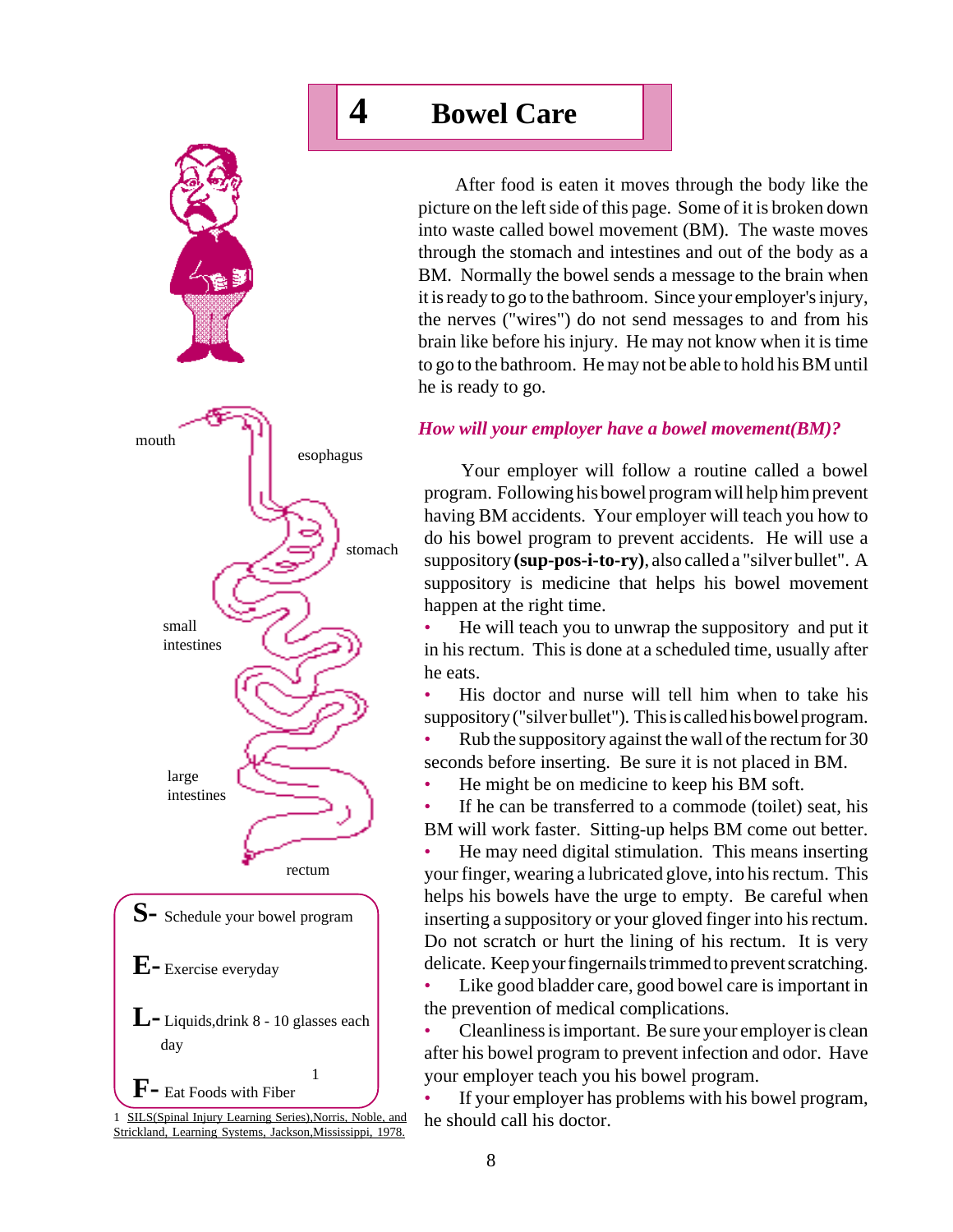#### *What are common complications your employer may have with his bowel program?*

**Diarrhea** is watery, loose stools.

*Causes* of diarrhea may be:

- **\*** flu or stomach virus
- **\*** change in medications, especially using antibiotics
- **\*** poor diet, especially eating too many spicy or greasy foods
- **\*** using too many stool softeners
- **\*** increased stress or emotional problems
- **\*** eating too much fruit or fiber in diet

*Ways to deal with* diarrhea are:

**Constipation** is hard stools or when there is no bowel movement for several days. The stomach may be swollen, hard or crampy. Your employer may have a lack of appetite. *Causes* of constipation may be:

- \* not eating 3 meals a day
- \* not drinking 8 10 glasses of liquid a day
- \* not having enough physical activity
- \* staying in bed too much
- \* not following a schedule for bowel program
- eating too much cheese or dairy products
- \* changing medications, especially taking narcotics
- \* not using proper methods when giving

*Ways to deal with* constipation:

**Impaction** is when stool blocks the rectum. Signs of impaction are the stool may be hard or watery. The person may not have had a bowel movement in several days. The stomach is swollen, hard or crampy. The person may have a lack of appetite and nausea.

*Causes* of impaction are the same as constipation.

Ways to **deal with** impaction is the same as for constipation except for giving the suppository. Gently

#### *How can you help him deal with these problems?*

- **\*** eating bland foods, like mashed potatoes, rice, crackers, broth until BM is formed
- **\*** stop giving stool softeners until BM is formed
- **\*** talking to Physician about change in medication
- **\*** eating a healthier, more balanced diet
- **\*** stop giving fruit juices until stools are formed
- **\*** talking to your employer about stresses in his life
- increasing activity
- limiting dairy products, especially cheese
- \* increasing liquids
- \* following a schedule for bowel program
- \* giving 1-2 suppositories daily until the constipation is gone
- giving stool softeners until the BM softens
- talking to the doctor about changing medication

**Call the doctor or nurse if no results.** An enema or other treatment may be needed

remove whatever stool can be reached. Use a lubricated gloved finger. Then try giving two suppositories at one time. You may need to get medical help if the results are poor.



- **Tips** Serve your employer foods high in fiber, like vegetables, fruits, cereals and beans.
	- Your employer should drink 8 10 glasses of water every day.
	- Remember to remove the suppository from its wrapper before inserting.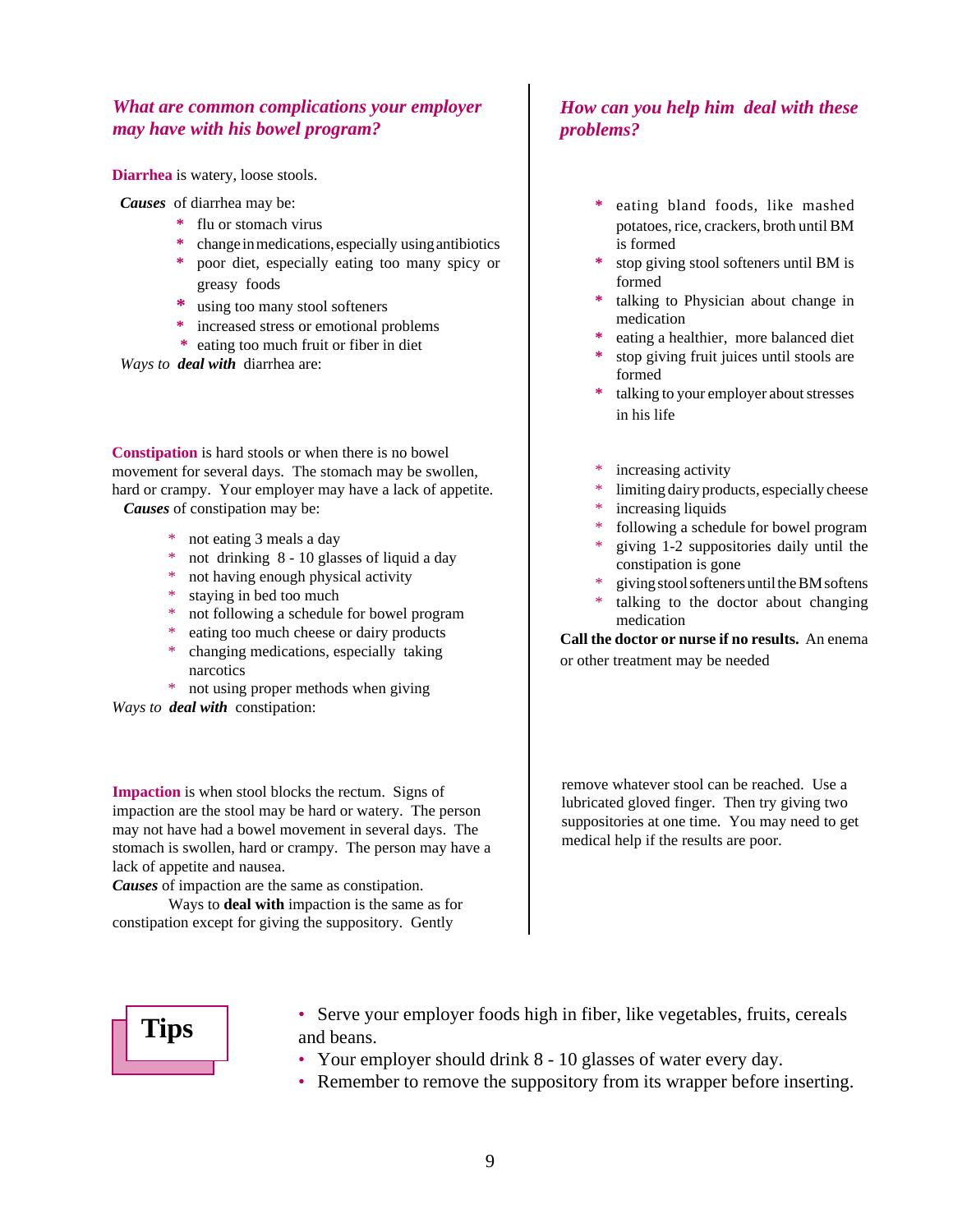# **5 Range of Motion Exercises**



*When doing range of motion exercises, be careful to move your employer only as far as the joint can comfortably move.*

 Our muscles stretch every time we move in our daily activities. Depending on your employer's level of injury, he may not be able to move certain muscles on his own. Therefore, he will teach you range of motion (ROM) exercises to do to stretch his muscles and joints. These ROM exercises need to be done every day. If muscles do not work or do not work well, joints can become stiff. Stiff joints can cause your employer pain when moving, difficulty with sitting, pressure sores, or deformity. That is why daily ROM exercises are important.

Your employer will explain the correct way for you to do his daily ROM exercises. If you notice some tightness during ROM exercises, tell your employer about it. Do not force tight muscles or joints. Broken bones or other damage may result from over-stretching tight muscles. You need to make sure you don't force muscles or joints during a spasm. A spasm is when your employer's muscles twitch and shake all by themselves. He cannot voluntarily control spasms when they occur.

#### *To do ROM exercises safely and correctly*:

- Be sure your employer is in a safe position for exercising.
- Do each exercise 10 times during each exercise period.

Be sure joints are bent as they normally bend. Because the muscles are weak or absent, it is easy to bend a joint too far the wrong way.

Move your employer's joints slowly, not in a jerky fashion.

• Be aware of how far the joints move each day. Do not force tight joints to move farther than they will easily move.

Remember to exercise all joints, including toes and fingers.

• Encourage your employer to move as much as he can by himself, as this will maintain or build up his strength.



#### **Remember, do ROM exercises every day to prevent stiffness.**

**Tips**

- Do not force muscles during spasms.
- Do not push your employer's joints farther than they can move on their own.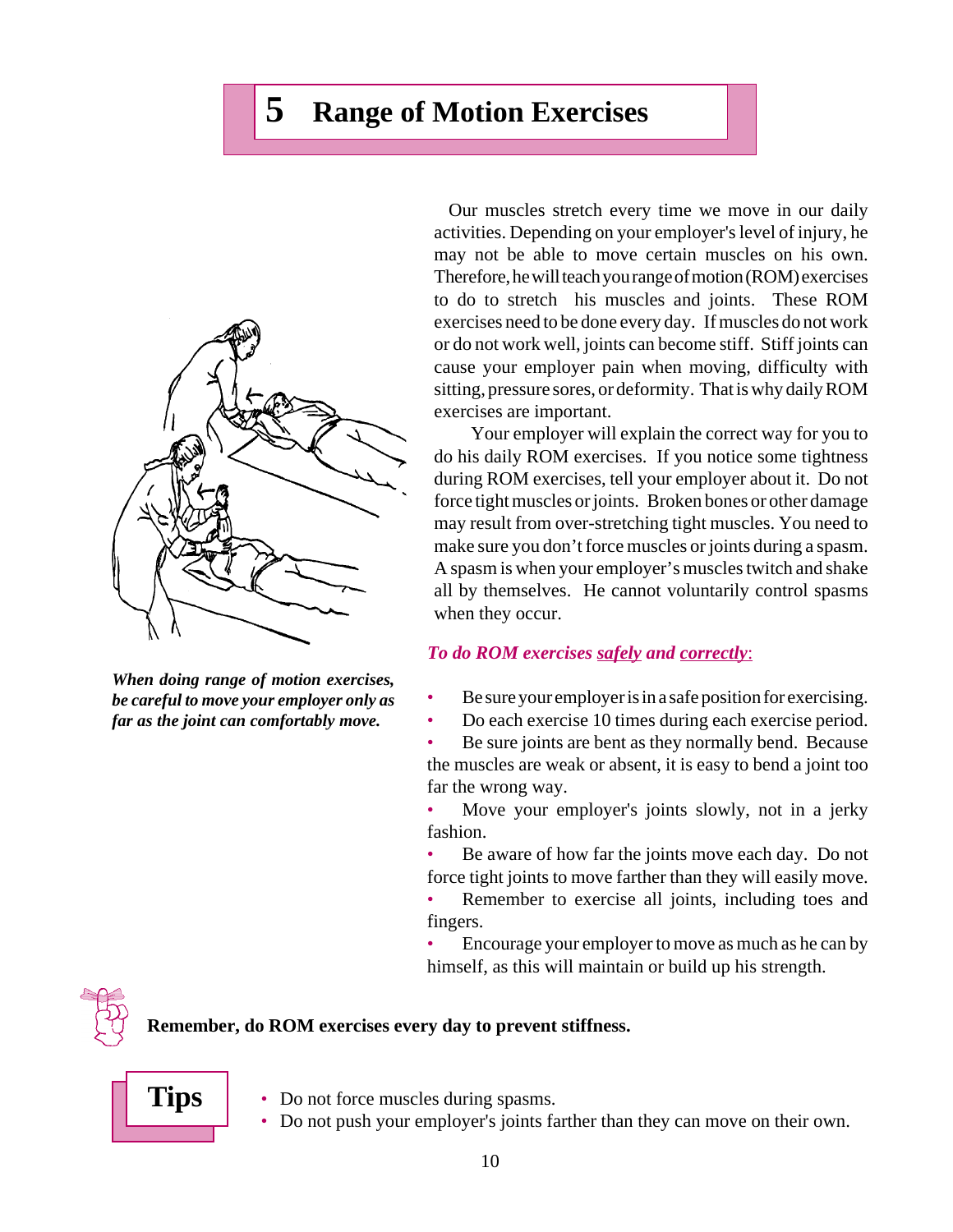## **6 Heterotopic Ossification**

While doing ROM exercises, be alert to a condition known as heterotopic ossification **(het-er-o-top-ic os-sifi-ca-tion)**(HO). In people with SCI, HO is when bone grows in an uncommon place, below your employer's level of injury. It usually occurs around the hips, knees, shoulders and elbows. Signs to look for are swelling, redness and/or heat around the area. The person with SCI may have a low grade fever. Tell your employer if you notice any of these symptoms. ROM exercises become harder to do because the bone growth is starting in a joint area. If these symptoms are present, **don't force muscles or joints during ROM exercises.** Your employer should contact his physician at once to see what is wrong and receive treatment. Doing daily ROM exercises may help prevent loss or range of motion from mild HO.

 **Swelling in the leg area could also mean your employer has other serious medical problems besides HO. Your employer should get medical care to see what is wrong and receive treatment.**



*Watch for signs of swelling or redness in joints, such as the elbow. This could be a sign of HO.*

**Remember, look for signs of heterotopic ossification when you do daily ROM exercises.**



**•** Watch for signs of HO, such as swelling at joints.

• Do not force joints during ROM exercises.

• HO can be a very serious problem. Your employer should contact his physician at once.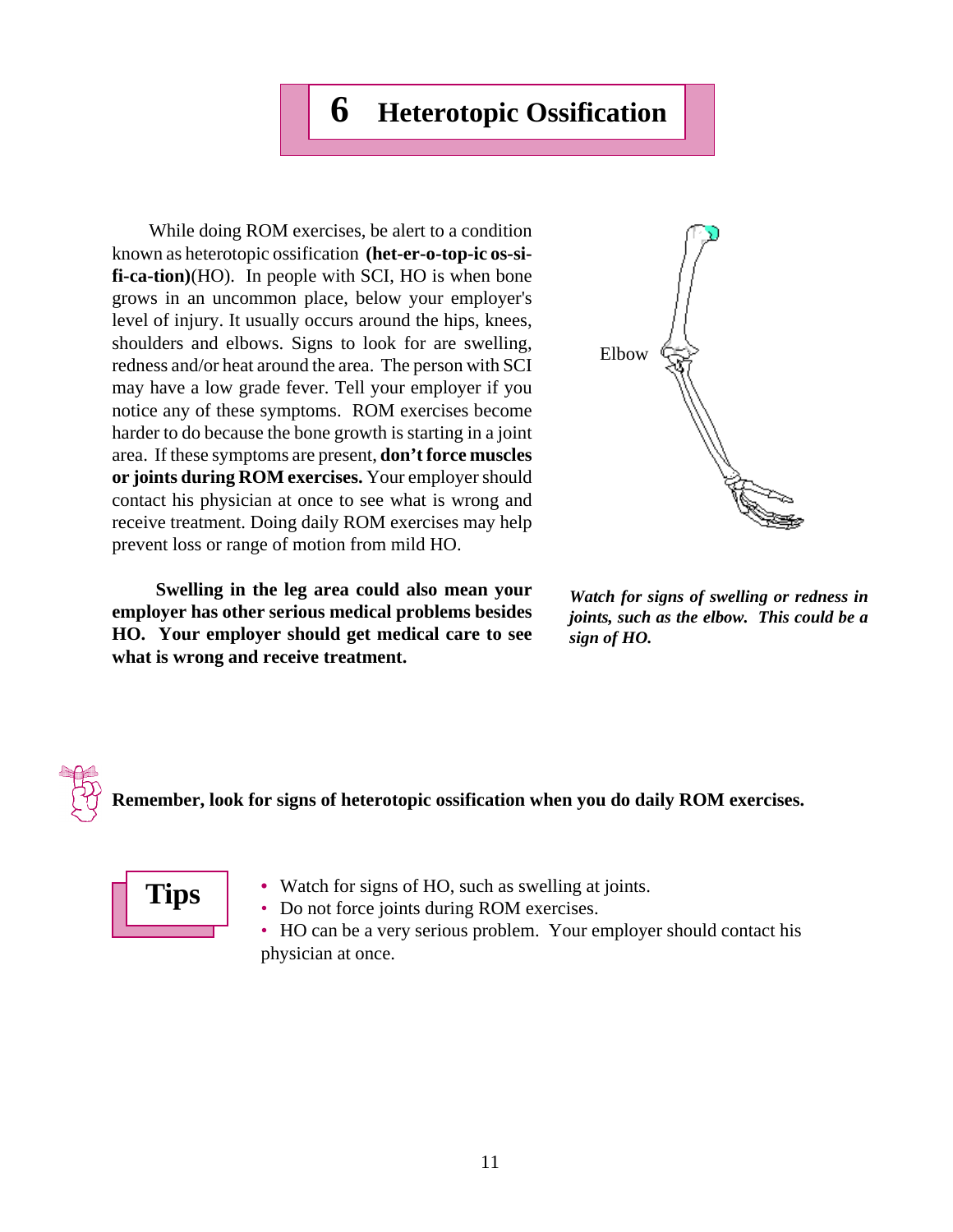# **7 Autonomic Dysreflexia**



Autonomic dysreflexia **(au-to-nom-ic dis-re-flex-i-a)**, also called AD or autonomic hyperreflexia, may be a life threatening emergency. It may happen to your employer if his injury is to his neck or upper back (T6 level or above). It is like an alarm that tells your employer that his body has a problem that needs to be fixed now! Anything that causes pain to his body can lead to AD. If it occurs, it should be treated as *a medical emergency* and it may require a doctor's care.

#### *What are signs and symptoms that your employer might have to tell him that he has a problem?*

- Sweating on face, arms, or chest ( usually *above* his level of injury)
- Bad headache
- Red, blotchy skin on face, arms, or chest *above* his level of injury
- Pale skin *below* the level of injury
- Raised blood pressure
- Stuffy nose and trouble breathing
- Blurring of vision or spots before his eyes
- "Goosebumps" on arms, chest
- Slow pulse

Your employer does not have to have all the above symptoms to have AD. He may have just one symptom or he may have several of these symptoms.

#### *What are some common causes for your employer getting AD?*

AD is your employer's body telling him that he has a problem that needs to be fixed. It happens because of his spinal cord injury. Causes may be:

Stretching of his bladder from being too full.

Stretching of his bowel from constipation or impaction (lodging of stool in the rectum).

• Prolonged pressure - a pressure sore, an ingrown toe nail, a tight belt or clothing.

• Spasms of the uterus during a woman's monthly menstrual period.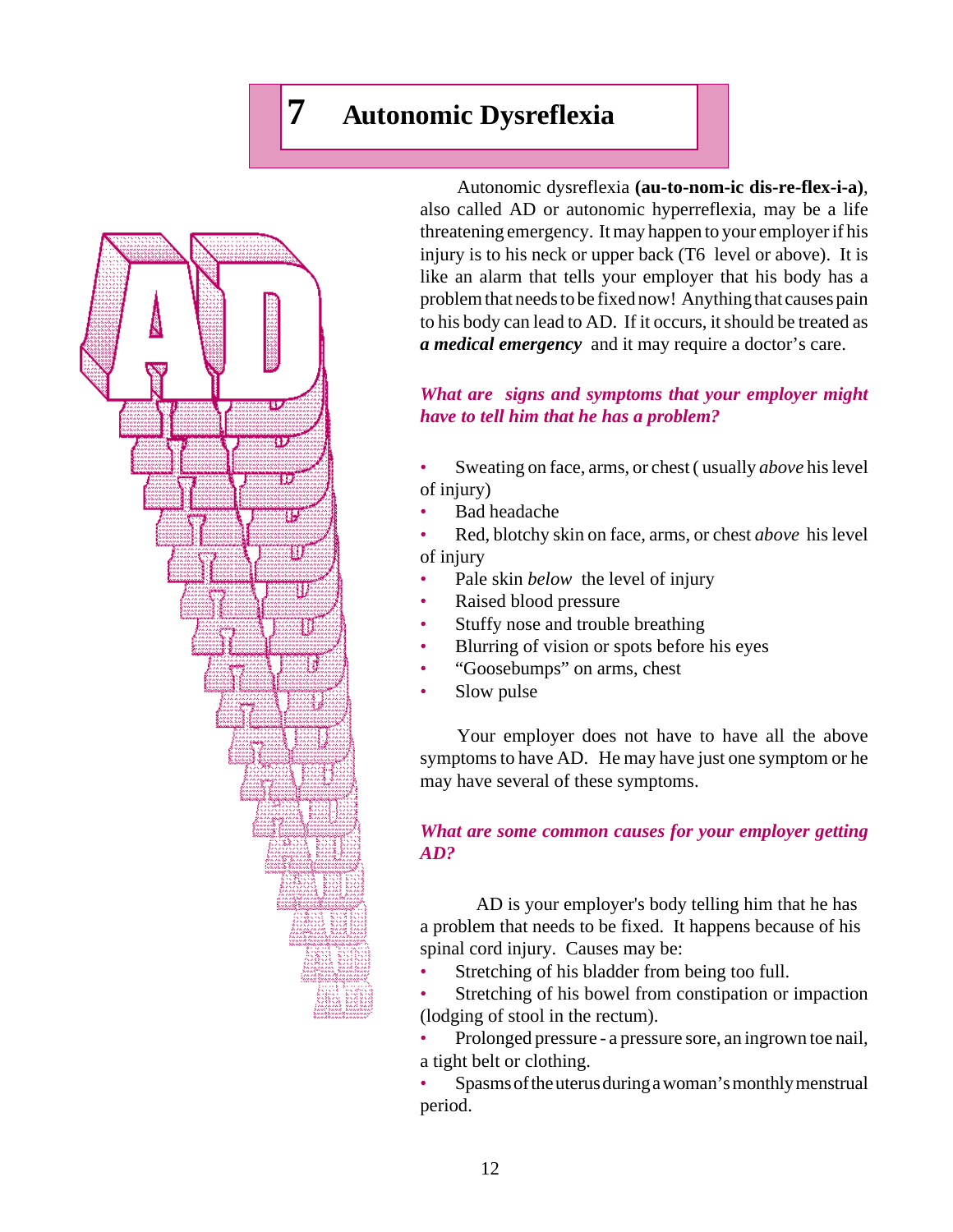#### *What actions should you take if your employer has AD?*

1. Sit him up - this helps to lower blood pressure.

2. Take off any tight clothing.

3. Check the catheter tubing to see that it is open and that it does not have any kinks in it that is keeping the urine from flowing out from the bladder.

4. Empty his bladder. Put the catheter (tube) in and empty his urine ("water") out. If he doesn't feel better,

5. Empty his bowels out. Put on gloves and take out all the BM that you can reach. If he doesn't feel better,

6. Go to an emergency room immediately. He will need medicine to get his blood pressure down. He needs a doctor and nurse to find the cause of his problem.

If you find and remove the cause, the symptoms should stop immediately.

Make sure your employer knows about AD. Here is a card for your employer to carry with him. Put his name in the space. Have your employer take it with him to the Emergency Room and give it to a doctor in case of an emergency. Some doctors may not be very familiar with AD. The card will help them take the necessary actions. Make a copy to tape up in your employer's kitchen or bedroom. Look at it every day.

**Remember, when someone has AD try to find the cause as quickly as possible. If you can't find the cause, get your employer to an emergency room as quickly as possible.**

| <b>Fold Here</b>                                                                                                                                                                                                                                                                                                                                                                                                                                                                                                                                                                                                                                                                                                                                                                                                                                                                                                       |                                                                                                                                                                                                                                                                                                                                                                                                                                                                                                                                                                                                                                                                                                                                                                                                                                                                                                                                                       |  |  |
|------------------------------------------------------------------------------------------------------------------------------------------------------------------------------------------------------------------------------------------------------------------------------------------------------------------------------------------------------------------------------------------------------------------------------------------------------------------------------------------------------------------------------------------------------------------------------------------------------------------------------------------------------------------------------------------------------------------------------------------------------------------------------------------------------------------------------------------------------------------------------------------------------------------------|-------------------------------------------------------------------------------------------------------------------------------------------------------------------------------------------------------------------------------------------------------------------------------------------------------------------------------------------------------------------------------------------------------------------------------------------------------------------------------------------------------------------------------------------------------------------------------------------------------------------------------------------------------------------------------------------------------------------------------------------------------------------------------------------------------------------------------------------------------------------------------------------------------------------------------------------------------|--|--|
| <b>MEDICAL ALERT FOR AUTONOMIC DYSREFLEXIA</b><br>is subject to the above syndrome. This is a<br>serious medical problem that can occur in people with spinal<br>cord injury at or above the 6th thoracic level. The symptoms of<br>autonomic dysreflexia (AD) can be caused by many types of<br>stimuli below the level of the spinal cord injury, but the most<br>common emergency causes are: (1) full or spastic bladder or<br>(2) bowel distention (usually from stool in rectum). Severe AD<br>is a medical emergency which if not properly treated can result<br>in cerebral vascular hemorrhage (stroke).<br><b>Symptoms:</b><br>1. Pounding headache<br>2. Flushing of skin and sweating above the level of injury<br>3. Increased blood pressure (as high as 250/150), slow pulse<br>4. Apprehension/anxiety<br>5. Nasal stuffiness<br>6. Vision changes-blurring, spots before the eyes<br>7. "Goose bumps" | <b>Medical Treatment:</b><br>1. If the AD episode is not resolving after the previous<br>measures, medical treatment is necessary. Ask the patient if he<br>has his own supply of any AD medications. If not, transport<br>patient to an emergency room as soon as possible.<br>2. If the AD episode is not resolving and/or the blood pressure<br>reaches 160 systolic, give the patient Nifedipine 10 mg<br>sublingual. Instruct patient to bite through the capsule and hold it<br>beneath his tongue. May repeat Nifedipine dosage after 15<br>minutes if blood pressure has not responded.<br>3. Continue to look for causes of AD by checking the patient's<br>entire body. Other causes include fractures, sores and tight<br>clothing.<br>4. Alternate treatments (if Nifedipine not available or does not<br>work):<br>(a) Nitroglycerine ointment: 1 inch to upper chest or back. If<br>no resolution in 15 minutes, add additional 1 inch. |  |  |
| <b>What To Do: (First Aid)</b><br>1. Place patient in a sitting position<br>2. Drain the bladder<br>If catheter in place, check for kinking. If catheter<br>(a)<br>is plugged, do not try to irrigate. Change foley by<br>using Lidocaine jelly for lubrication.<br>If no catheter is present, insert a catheter using<br>(b)<br>Lidocaine jelly for lubrication. Do not crede (push<br>on) the bladder.<br>3. If emptying the bladder has not decreased the blood<br>pressure and there is stool in the rectum, apply Lidocaine jelly<br>to the anal sphincter and wait three minutes. Then, using a<br>Lidocaine-lubricated gloved finger, gently remove stool from<br>rectum.                                                                                                                                                                                                                                       | (b) Markedly elevated blood pressure not responding to the<br>above measures should be treated with IV Apresoline (20mg/1<br>cc.) Inject .5c SLOWLY. May repeat dosage after 15 seconds if<br>no response. Other IV medicines may be substituted.<br>5. Blood pressure may be safely lowered to 90/60 which is typical<br>of quadriplegics in the sitting position.<br>6. After an episode of AD, it is not uncommon for a second<br>episode or rebound to occur, so blood pressure should be<br>checked every 30-60 minutes for the next 4-5 hours.<br>7. Patient should be monitored for hypotension after treatment of<br>AD.<br>2 Taken with permission from the Paralyzed Veterans of America<br>publication Yes, You Can! - 1989<br><b>Fold</b> Here                                                                                                                                                                                            |  |  |

2

**Fold**

**Here**

Yes, You Can!: A Guide to Self-Care for Persons With Spinal Cord Injury, ed. Margaret C. Hammond, MD; Robert L. Umlauf, PhD; Brenda Matteson; Sonya Perduta-Fulginiti, MSN, Seattle VA Medical Center; published and copyrighted 1989, Paralyzed Veterans of America, page 65.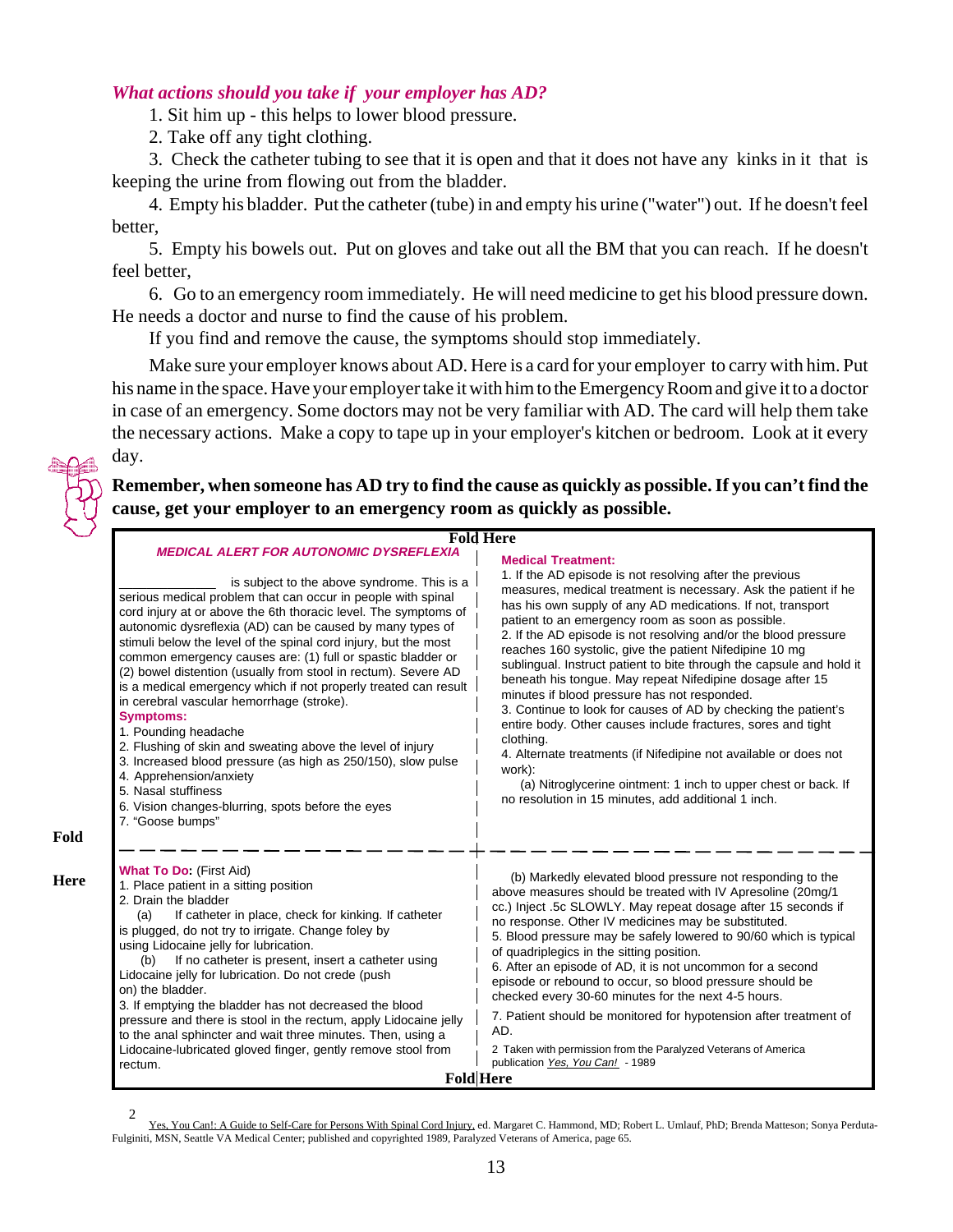# **8 Respiratory Care**

After your employer's injury, his muscles used for breathing and coughing may be weak or may not work like they used to. Also, bedrest keeps him from breathing deeply. If he cannot breathe deeply or cough strongly, he might get a lung infection called pneumonia **(pneu-mo-ni-a)**. Thick secretions (snot or mucus) will form in his lungs. Secretions **(se-cre-tions)** in the lungs make it harder for your employer to breathe.



*The lungs assist with breathing.*



*Chest percussion helps to keep the lungs clear.*

#### *What are signs of lung problems?*

Your employer is someone who is at risk for having respiratory (lung) problems. If your employer has a fever, shortness of breath, has trouble coughing up secretions (mucus) to clear his lungs, or the secretions are not clear or white,this could be a sign of lung infection.

#### *What are ways to keep your employer's lungs healthy and clear?*

He should have a daily routine of care for clearing out his lungs. Your employer will teach you his routine. Make sure you know and understand all the steps needed to clear his lungs.

#### • **Assist cough or quad cough**

Since his muscles for breathing do not work like before the SCI, you will need to help your employer cough. This is sometimes called "assist cough" or "quad cough." It is very similar to the Heimlick maneuver. Place your hands below the diaphragm and press up while your employer coughs. It helps to get up a lot of mucus and secretions to the mouth.

#### • **Postural drainage**

Your employer may need postural drainage to clear his lungs. This is done by placing your employer in different positions so his lungs can drain and he can cough up secretions. Your employer should know about this procedure. Make sure he explains it to you in detail.

#### • **Chest percussion**

Along with postural drainage, you may have to help your employer with chest percussion to help him clear his lungs. It is done by clapping your employer's chest with your hand held slightly cupped and your fingers and thumb together. A cushion of air is then trapped between your hand and the chest. When you do the clapping, hold your arms so that the elbows are bent and the wrists are loose. Bring your hands down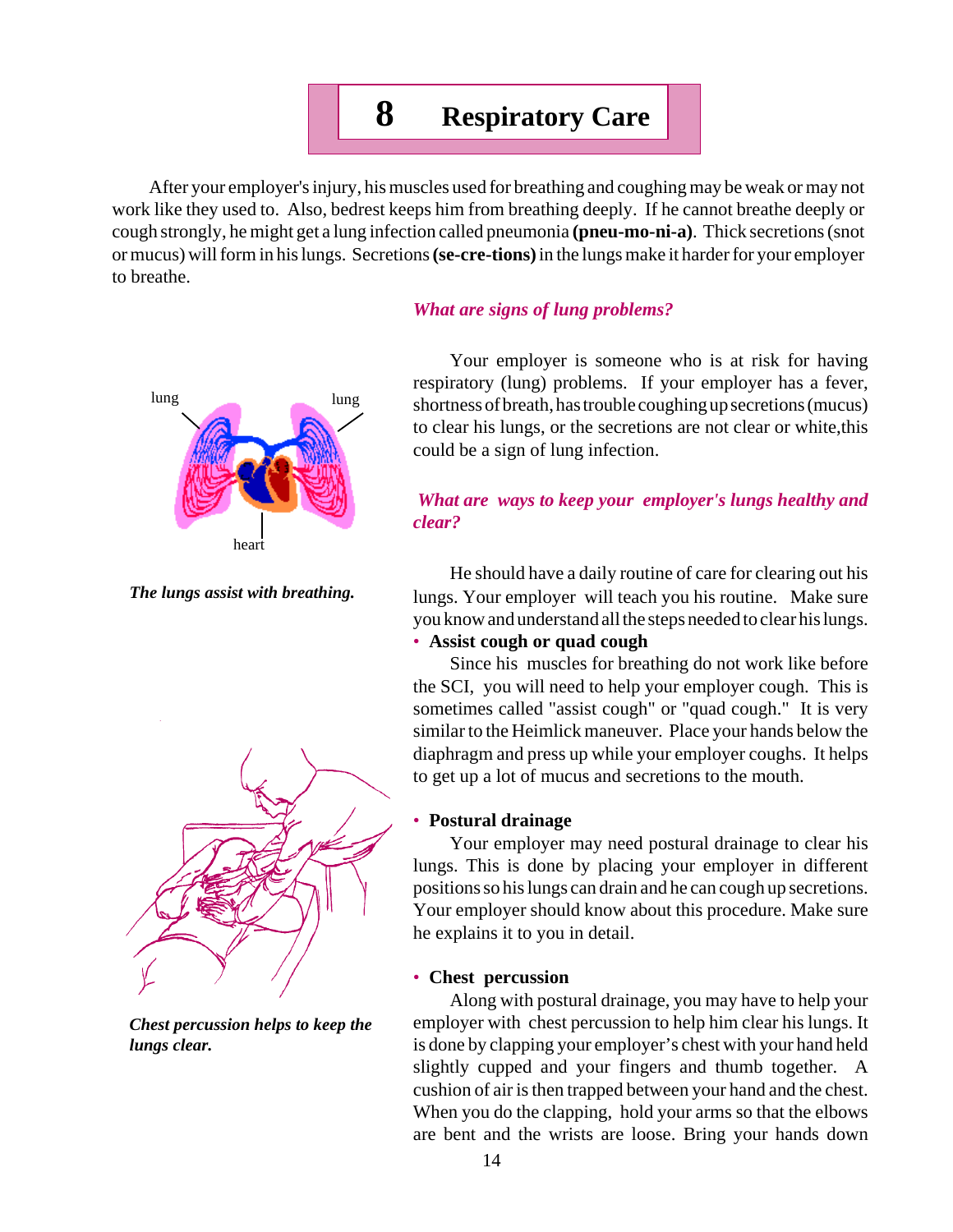sharply on the chest in a whipping motion—left, right, left, right. Continue for about a minute over each area of the chest. It is a noisy procedure, but is not usually painful to your employer.

#### • **Chest Vibration**

You may also do chest vibration. This is done by placing both hands on the front or sides of the chest. Then while using moderate pressure, shake the chest wall each time your employer breathes out. Repeat five times over each area of the chest.

Some persons with SCI have a tracheostomy **(tra-cheos-to-my)**. This is a hole in the windpipe which allows the person to breath. You may have to help your employer clean his tracheostomy. Keep this hole clean to prevent infection. Your employer will explain this to you in detail if needed.

Because of your employer's risk for infection, his doctor may recommend a flu shot or pneumonia shot.



*Clean air helps keep your employers lungs healthy*

**Remember, learn all the steps of respiratory care. Don't smoke around your employer. Watch for signs of respiratory infection.**



- Your employer should drink at least 10 glasses of water a day.
- Encourage activity in a sitting position.
- Decrease or eliminate smoking by anyone around your employer.
- Keep your employer away from persons with colds and flu.
- Assist your employer with his lung exercises.
- Use correct methods when performing lung exercises.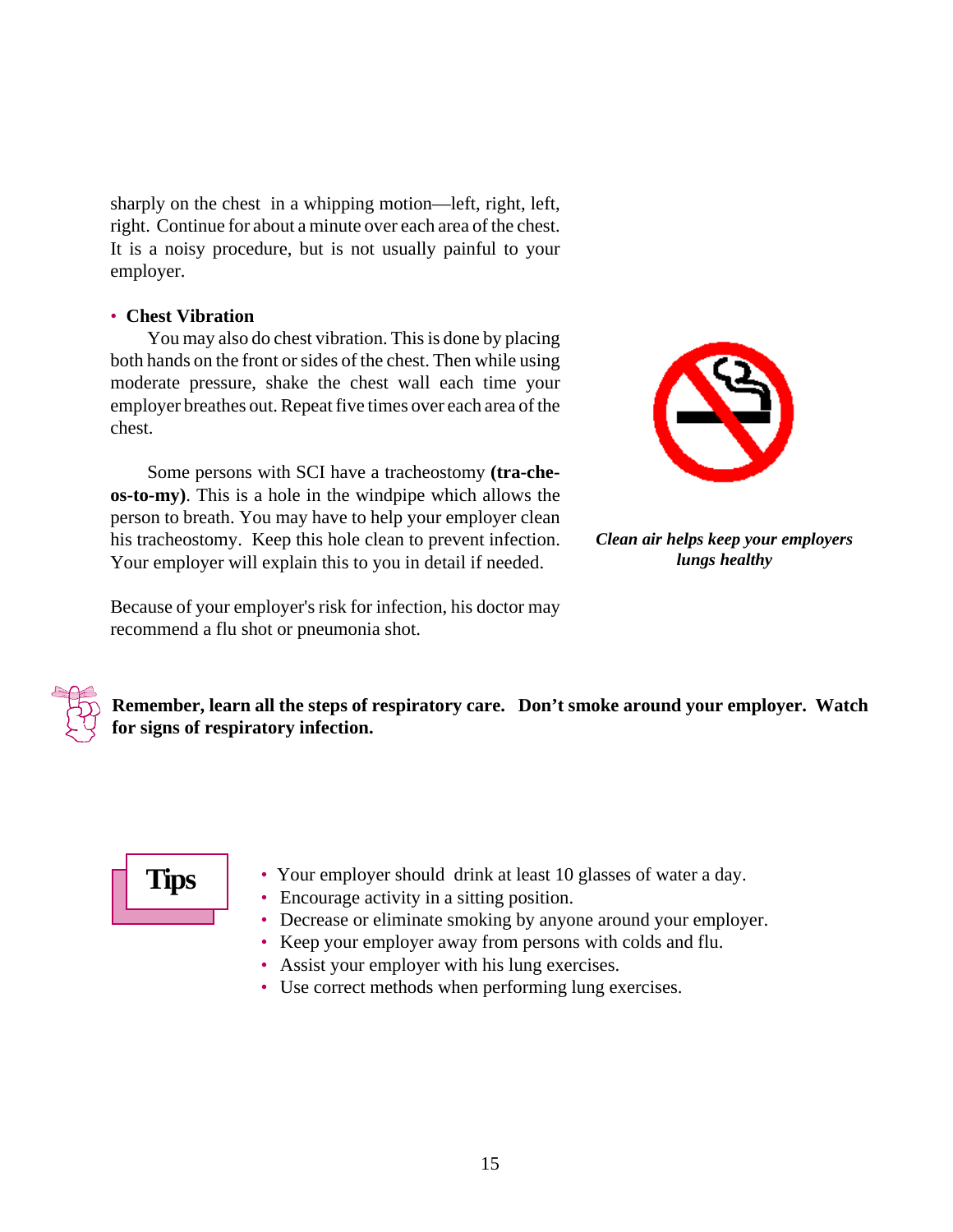

Your employer needs to eat a balanced diet to stay healthy. A balanced diet gives him energy and helps his body fight infection. Eating properly can help his bladder, bowels, skin and lungs stay healthy along with the rest of his body. A diet helps him maintain his ideal body weight. An ideal body weight can help prevent pressure sores.

Each person's diet may be different after a spinal cord injury. Your employer should know what kind of diet is healthy for him. He will teach you what types of foods he can or cannot eat.

It is important for you to prepare your employer's meals at certain times so his bowel program is not interrupted. Very spicy foods may taste good but may cause your employer to have bowel accidents. Do not add extra spices or cook foods that are not asked for by your employer. A diet high in fiber helps your employer's bowels move. Eating enough fiber and drinking fluids helps keep his bowel program regular. Avoid fixing foods that are rich and high in fat, such as thick sauces, gravy and heavy dressings. These may slow down the digestive system. Foods that are high in protein are good to promote tissue growth. This is especially helpful when trying to heal the skin.

### **Food Guide Pyramid**



You should include foods from each group of the **Food Guide Pyramid** at each meal. Here are some some healthy foods from each group that are good to eat.

*Meat Group:* **2-3 Servings** Cooked meat, fish, poultry, eggs, nuts, dried peas and beans. Eat only small amounts of red meat.

*Fruit Group:* **2-4 Servings** Fresh fruit (apples, bananas, strawberries, peaches, etc), fruit juices or cooked fruits. Limit amounts of orange and grapefruit juice to no more than one 8 ounce glass per day. Bananas can cause hard BMs in some people. Raw and dried fruits are the best.

*Vegetable Group:* **3 - 5 Servings** Broccoli, carrots, celery, lettuce, greens, green beans, and salads. Most vegetables have fiber in them. Fruits and vegetables are fat free and make great snacks during munchy attacks.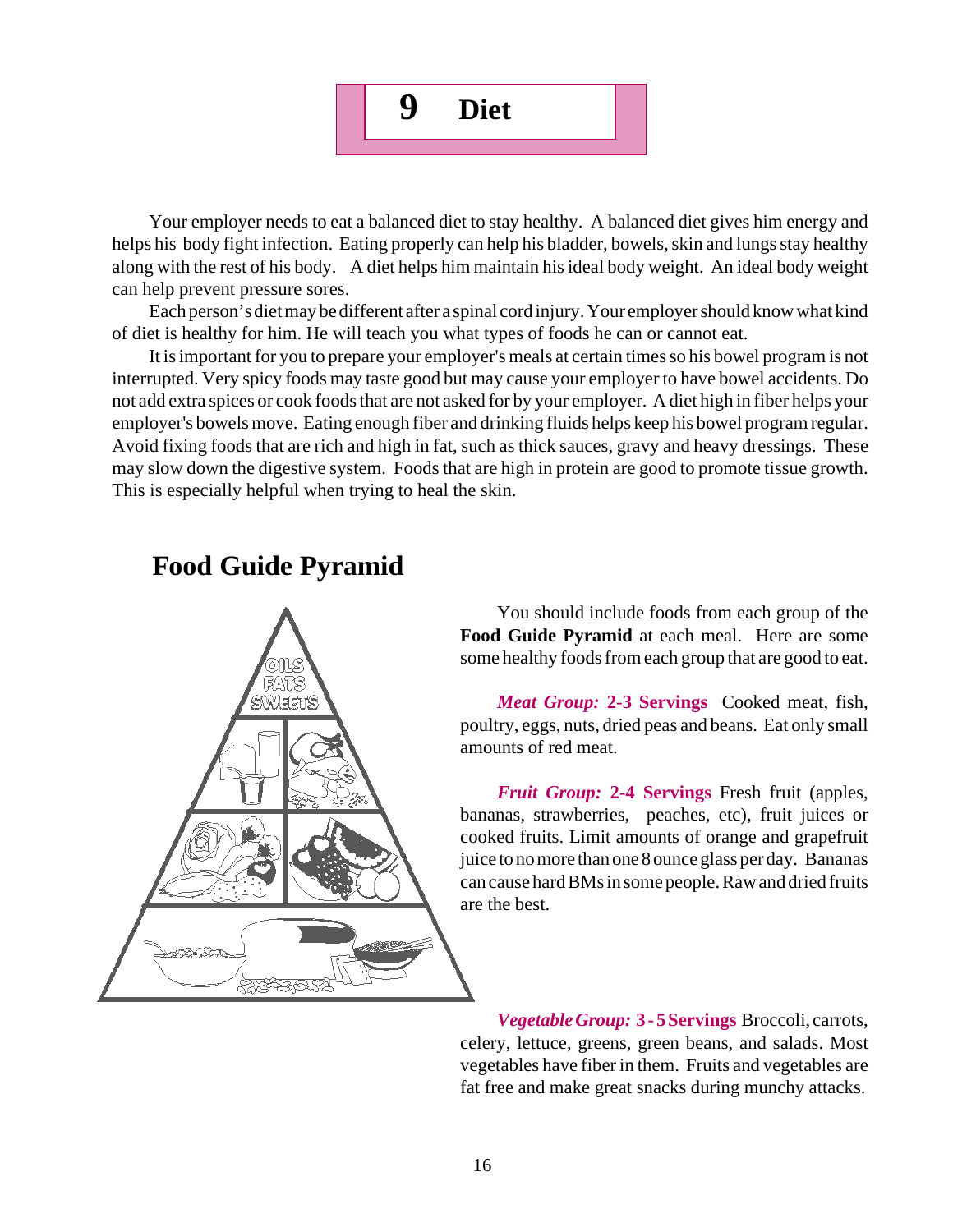*Bread, Cereal, Rice & Pasta Group:* **6 - 11 Servings** Dry cereals (bran and shredded wheat), cooked cereals, noodles, brown rice, popcorn and whole grain breads.

*Milk, Yogurt & Cheese Group:* **2 - 3 Servings** Dairy products and meat substitutes. Skim and lowfat milk, yogurt, lowfat cheese and ice cream. Yogurt and buttermilk help if he gets loose BMs ("the runs"). Too much cheese can make him have hard BMs.

*Fats, Oils and Sweets -* Eat very, very little from this group because they are high in calories and have no nutritional value.

 Your employer should eat healthy foods. Foods with fiber are important in his diet. Fried foods and "junk" food are not healthy for him. Your employer should watch his weight. The more weight he gains, the harder it will be to move around and fit into his wheelchair. His doctor can tell him how much he should weigh.

He should drink 8 - 10 glasses of fluids each day. Do not go overboard and drink too much (20 or more glasses daily) since this can lead to low body sodium and other various medical problems.



*It is important to have enough fiber and fluid in one's diet.*

**Remember, a well-balanced, healthy diet helps prevent secondary complications such as skin breakdown and helps maintain good bladder and bowel functioning.**

# **Tips**

- Watch your employer's weight. If you cannot weigh him, examine how his clothes are fitting him.
- Serve a well-balanced diet including food from all sections of the Food Guide Pyramid.

• Avoid using rich, high fat foods such as gravies, heavy dressings, and thick sauces.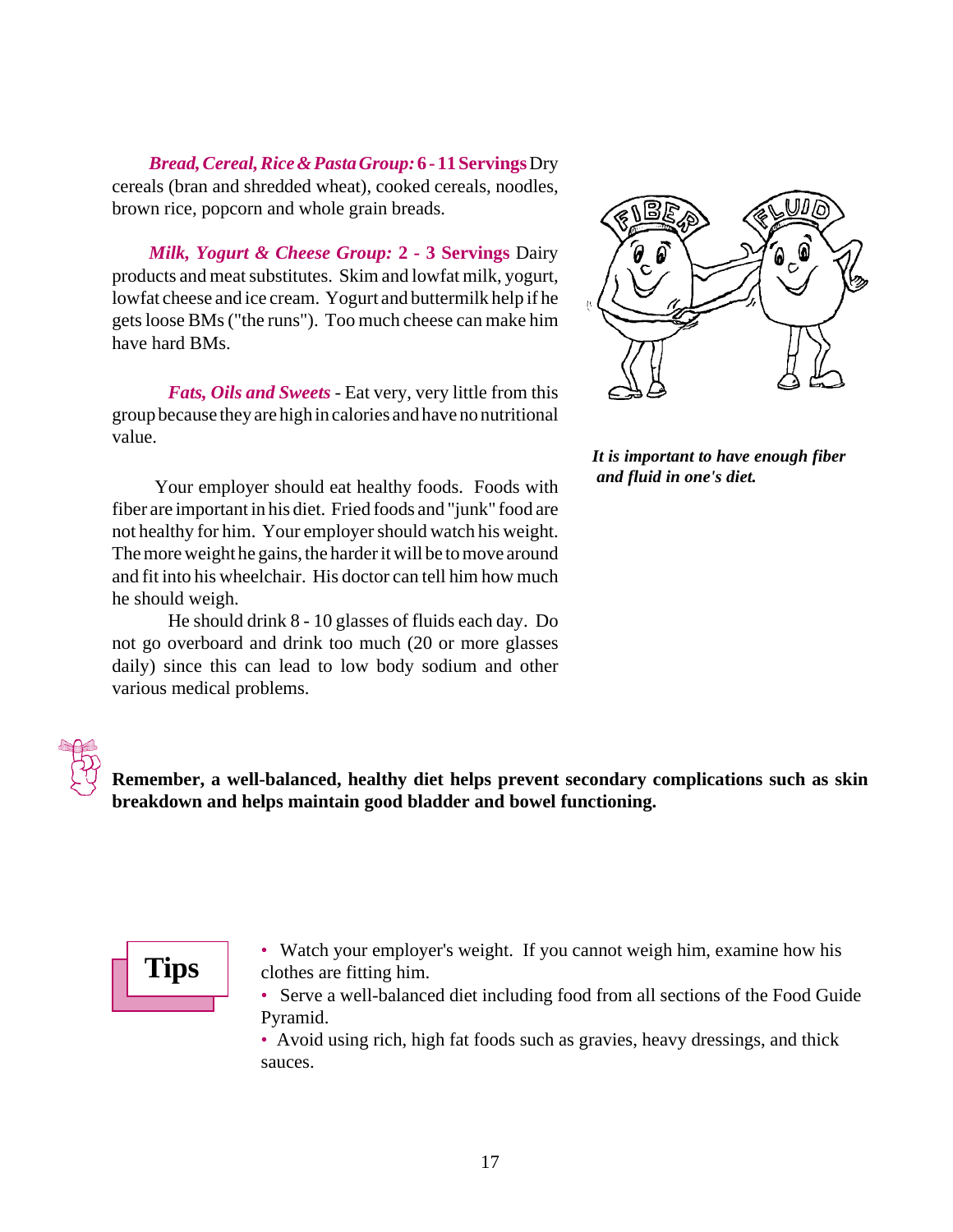# **10 Temperature Control**



As a result of the SCI, your employer's nervous system cannot control changes in his body temperature. This affects how his body handles temperature changes in his surroundings. He can easily become overheated or very cold.

An example of this would be a day when the temperature outside is 95 degrees F. Your employer goes out in the sun. If you took his body temperature with a thermometer, it may show 101 degrees F. Your employer cannot sweat to bring his temperature down, so his body overheats.

Sweating is one way that the body cools itself when it becomes overheated. Since your employer's body no longer automatically sweats when overheated, he must be careful not to get overheated.

#### *What can he do to keep from getting overheated?*

• Use a spray bottle of cool water to spray your employer. This is like "artificial sweat" in a bottle. It helps him to cool down.

- Wear light weight clothing in warm weather.
- Drink more liquids to prevent problems like dehydration **(de-hy-dra-tion)**.

Because your employer does not feel heat and cold on the parts of his body affected by his SCI, it is important to protect his skin from heat and cold. Unprotected areas of skin can become sunburned without him feeling it. In cold weather the opposite can happen. He can get frostbite and not know it.

#### *What can your employer do to protect his skin?*

- Wear proper fitting clothing and footwear to protect against sunburn, the wind, and frostbite.
- Wear a hat and gloves as needed for protection.
- Use sunscreen to help prevent sunburn.

Have your employer tell you about his clothing needs. He should wear proper clothing and footwear to protect his skin. This helps reduce the chances of illness and prevents damage to the skin.

# **Remember, a person with SCI may not feel some parts of his body becoming too hot or too cold.**



• Your employer should dress to prevent sunburn or frostbite, depending on the weather.



- Be careful to prevent your employer from becoming overheated in hot weather.
- Your employer should use sunscreen on exposed areas of skin.
- Spray your employer with water to cool off slowly in hot weather.
- Your employer should drink extra fluids in the hot summer months to prevent dehydration.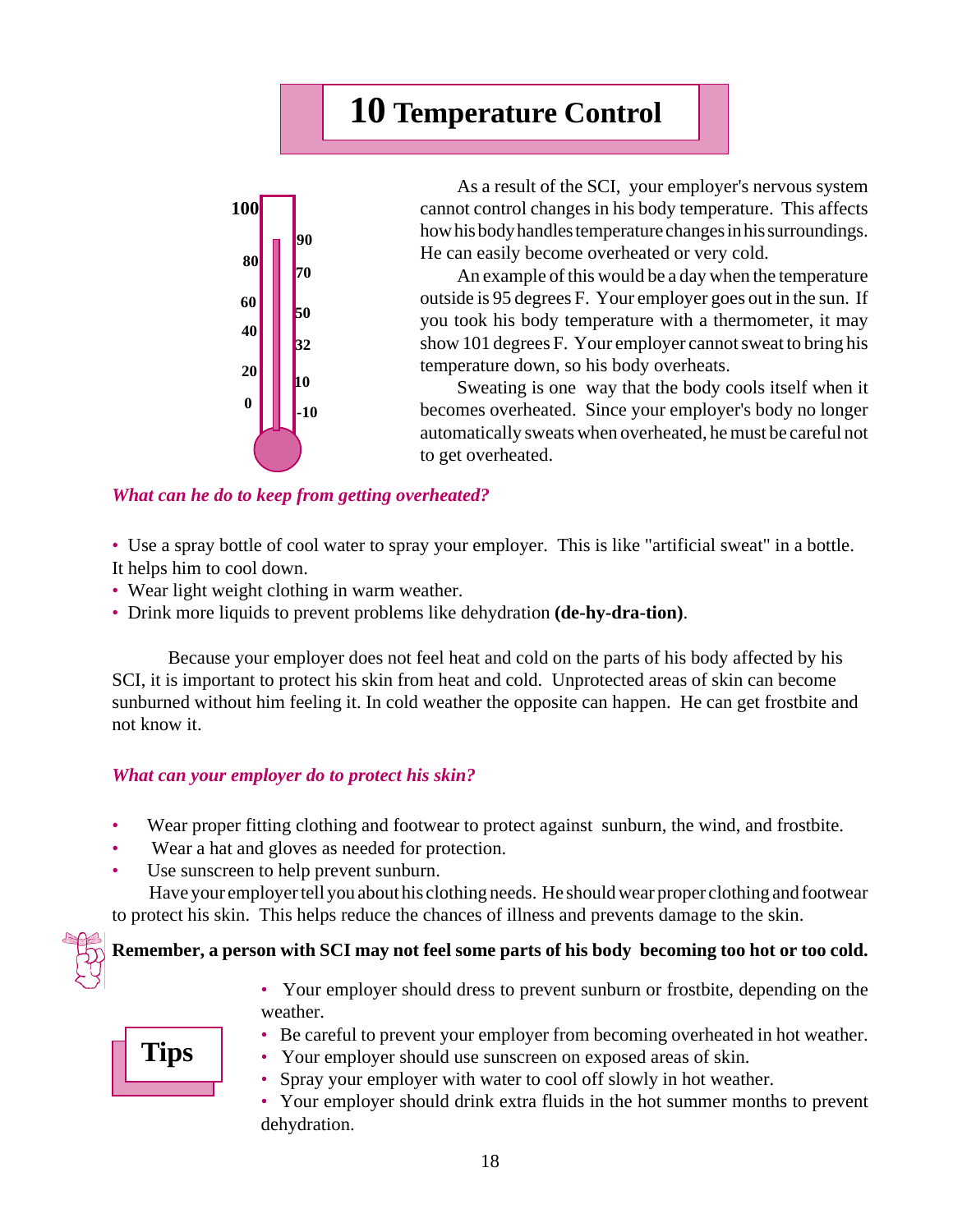### **Conclusion**

You should now have a basic idea of how to perform daily care routines and why they are important to your employer. Your job of assisting your employer with his daily personal care routines can help him prevent secondary medical complications. Medical complications can severely limit your employer's freedom to live an active life. Make sure you understand what help your employer requires from you. If at any time you have any questions concerning the help he needs, **ASK him for directions** or an explanation.

There are many resources that can provide more information to you and your employer. You or your employer may want to contact them whenever you have questions.

- Local agencies
- Your local Independent Living Center
- Your local Medical Rehabilitation Center
- Your State Vocational Rehabilitation office
- Your employer's physician
- Your local Red Cross (for CPR , First Aid and other courses)
- Your local Public Health Department
- The National Spinal Cord Injury Association. 1-800-962-9629
- The Spinal Cord Injury Hotline. 1-800-526-3456
- The American Paralysis Association. 1-800-225-0292.
- Your local Easter Seals Society Chapter

### **Printed Materials**

A book called *Spinal Network.* The book covers news, personality, resources and references and provides a way to network with the SCI population nationwide. The book costs around \$40. For details contact them at 1-800-338-5412 (ext 219).

A book by the Paralyzed Veterans of America (PVA) called *Yes, You Can!* The book gives self-care tips for people with SCI but also provides information that may help a PA as well. The book costs about \$15 and can be bought by contacting PVA headquarters at 801 18th St. NW, Washington, D.C. 20006. (202) 872-1300 or 1-800-424-8200.



**Remember, ask detailed questions if you do not fully understand something. Make notes at the end of this book to write down specific care requested by your employer.**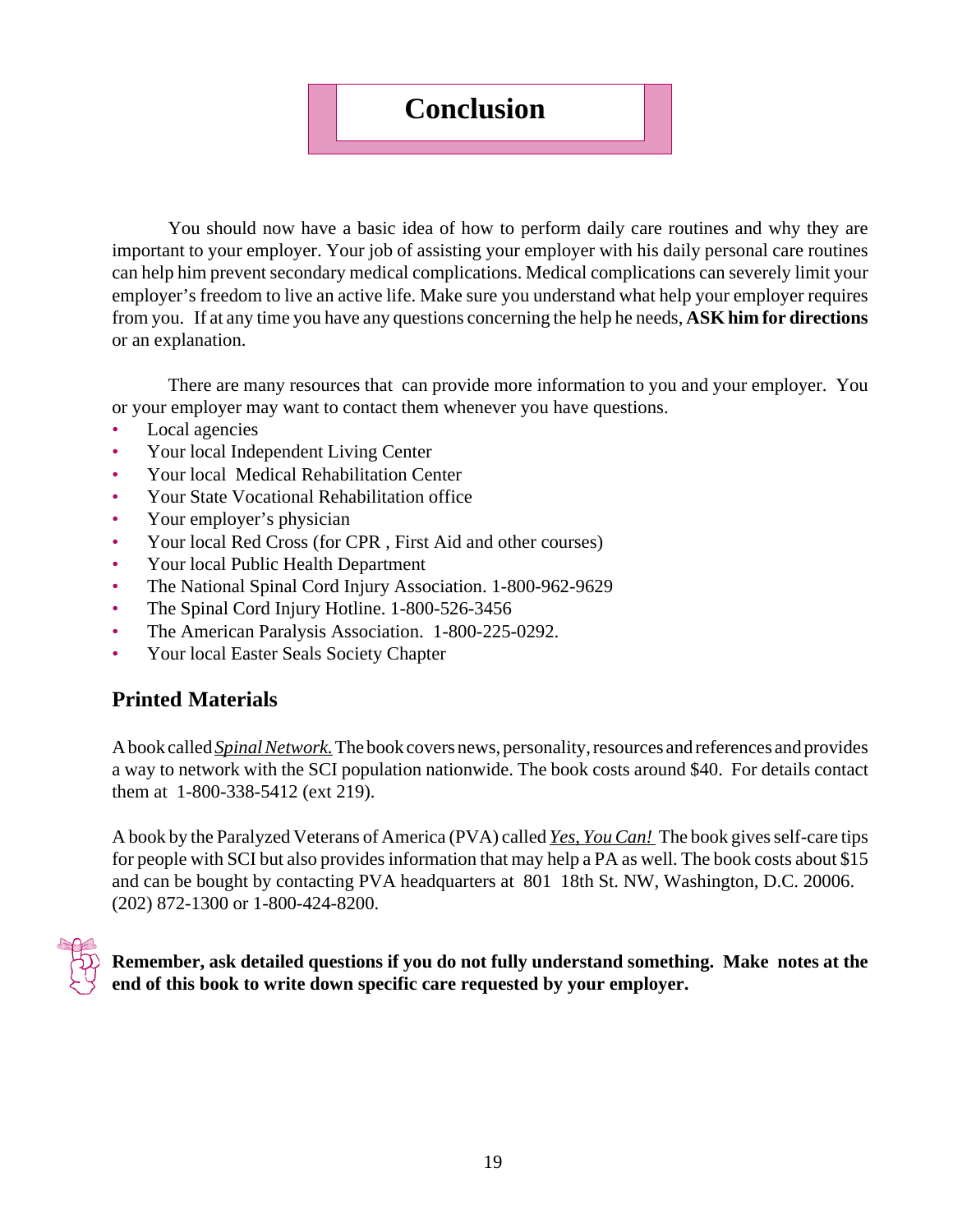

# *DAILY SCHEDULE*

*You will need to follow a Daily Schedule for your employer's personal care needs. The tasks must follow the discharge orders given by the Rehabilitation Team at the hospital. Have your employer explain how you can help him with each task.*

*Below is a list of daily tasks you may need to do. On the next page is a sample of a daily schedule. You can write down your own checklist for your employer's schedule.*

#### **SCHEDULE**

### *Morning*

- **• ICP/change catheter**
- **• Change and clean GU bags**
- **• Bath and check skin**
- **• Dress**
- **• Respiratory Care**
- **• Range of motion exercises**
- **• Transfer to wheelchair**
- **• Prepare breakfast/feed**
- **• Give medications, fluids**
- •

#### *Lunch*

- **• Prepare lunch/feed**
- **• Give medications, fluids**
- **• ICP/check leg bag**
- **•**

# **•**

### *Evening*

- **• Prepare dinner/feed**
- **• ICP/check leg bag**
- **• Bowel program 30 minutes after meal**
- **•**

#### **•**

### *Night*

**•**

- **• Transfer to bed**
- **• Undress, check skin**
- **• Remove splints/boots**
- **• Foot care**
- **• ICP/change catheter**
- **• Respiratory Care**
- **• Give medications, fluids**
- **• Range of motion exercises**

### *DAILY TASKS:*

- **• Bath and wash hair**
- **• Check skin**
- **• Change and clean GU bags**
- **• ICP/change catheter**
- **• Respiratory Care**
- **• Dress**
- **• Prepare meals**
- **• Assist with eating**
- **• Give medications**
- **• Give fluids**
- **• Range of Motion exercises**
- **• Transfer from Bed to Wheelchair and back**
- **• Put on splints and/or boots**
- **• Bowel program**
- **• Foot care**

### **REMEMBER!**

*Help Your Employer or Remind Him to Do Weight Shifts While He Is Up!*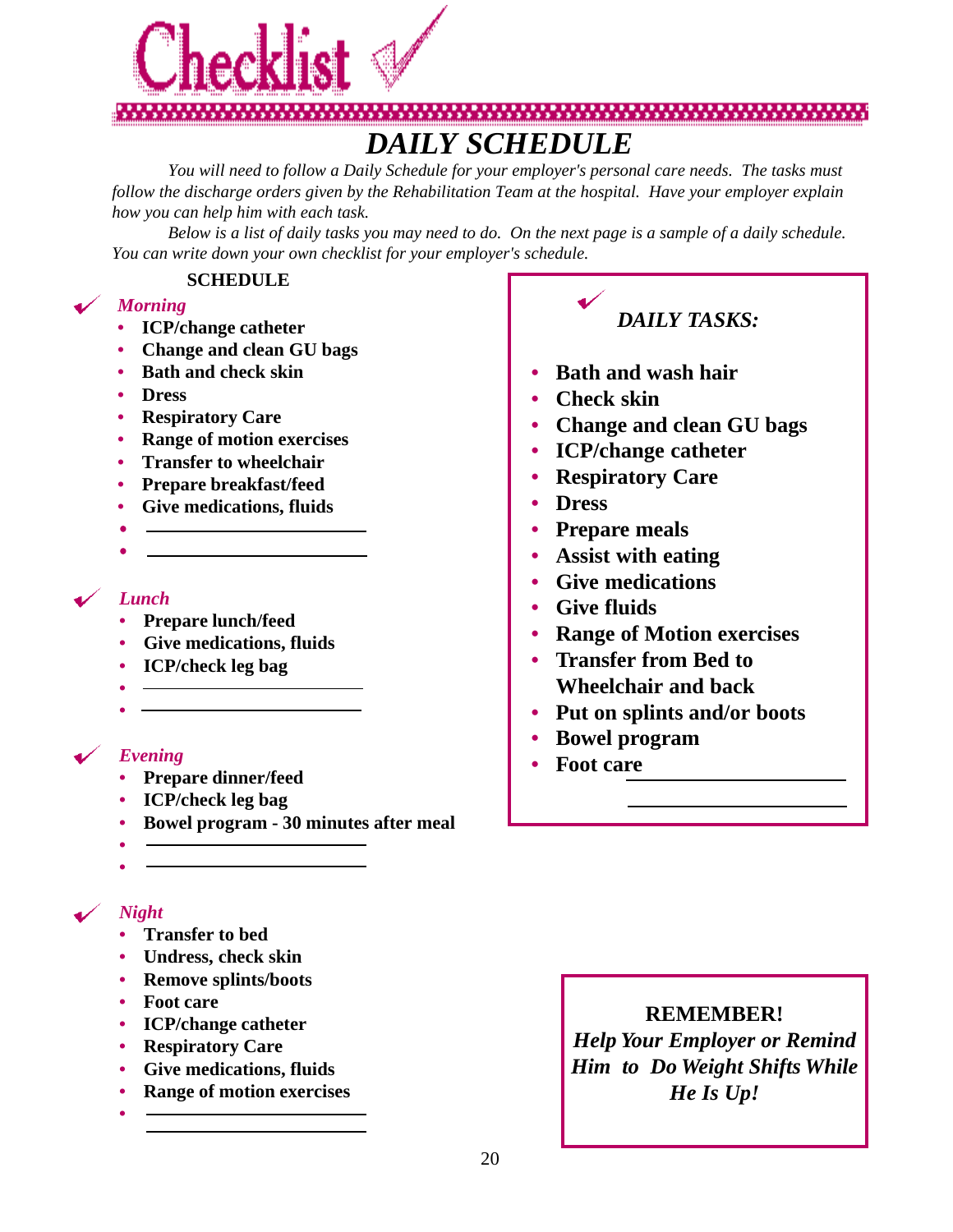

*You will need to follow a Daily Schedule for your employer's personal care needs. The tasks must follow the discharge orders given by the Rehabilitation Team at the hospital. Your employer will teach you how to help him with each task.*

*Below is a form for you to complete with a list of daily tasks you may need to do. There is also a sample of a daily schedule on the opposite page.*

#### SCHEDULE *DAILY TASKS: Morning* **•** the control of the control of the control of **• • Bath and wash hair • • Check skin** <u> 1990 - Johann Barbara, martin a</u> **• • Change and Clean GU bags • • ICP/change catheter • • Respiratory Care • • • Dress • • Prepare meals • • Assist with eating • • Give medications • Give fluids** *Lunch* **• Range of Motion exercises** <u> 1980 - Johann Barbara, martin a</u> **• • Transfer from Bed to • • Wheelchair and back** <u> 1980 - Johann Barbara, martin a</u> **• • Put on splints and/or boots • • Bowel program • Foot care** *Evening* **• • • • • • • • •** *Night* **• • • REMEMBER! • •** *Help Your Employer or Remind* **•** *Him to Do Weight Shifts While* **•** *He Is Up!* **•**

**•**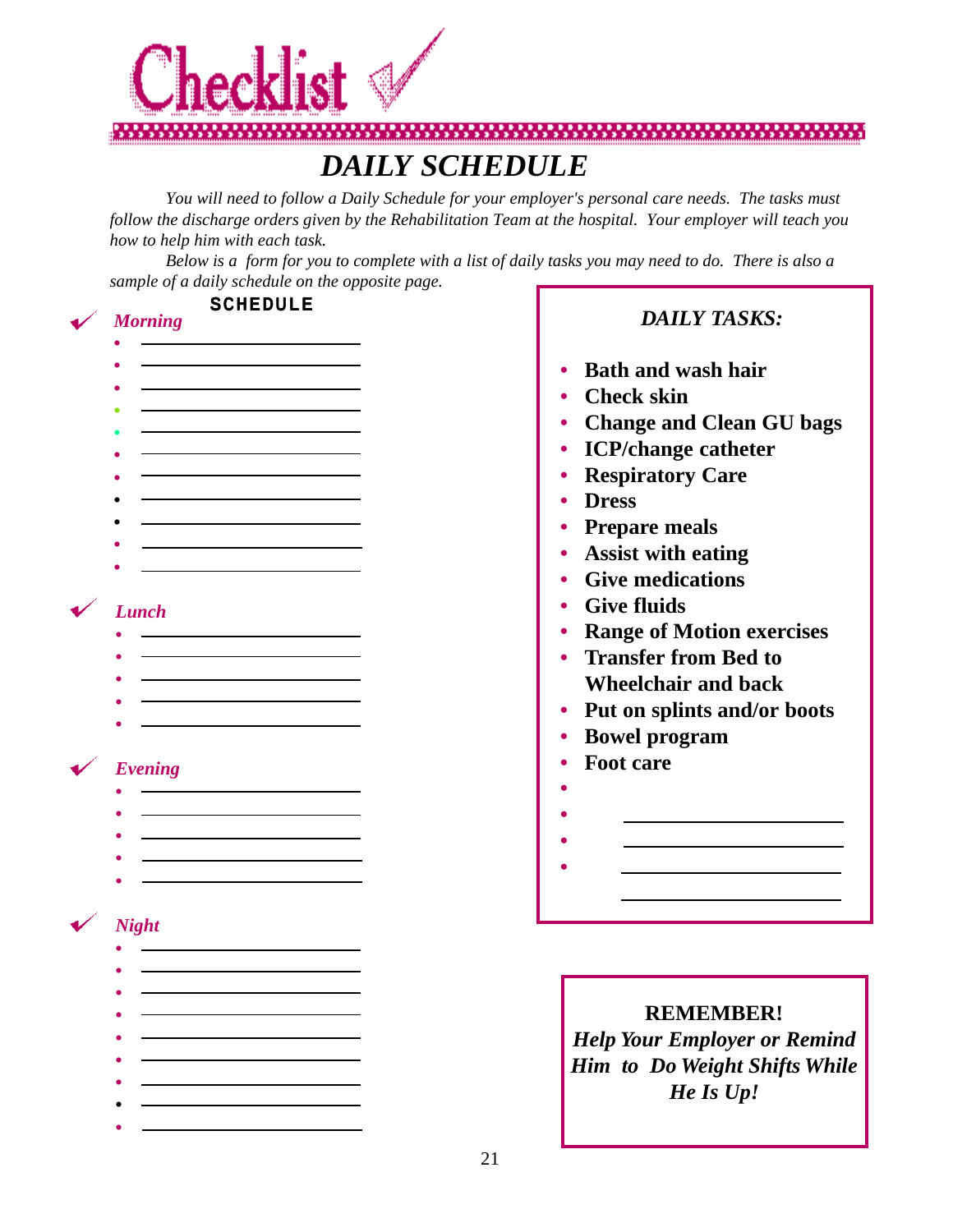## **Glossary**

*Bed sore/Decubitus Ulcer /Pressure Ulcer*-Also called pressure sore, skin and tissue breakdown caused by prolonged pressure on skin.

*Catheter* - a small tube used to empty a body cavity of fluid. One use is when this tube is placed in the bladder to drain the urine.

*Catheterization* - A small, flexible tube is inserted in the urethra to remove fluid from the bladder.

*Complications* - When 2 or more diseases occur in the course of the primary disease.

*Dehydration* - When there is an excessive loss of fluid from the body.

*Digital stimulation* - Placing finger, wearing a lubricated glove, into the rectum to help the rectum have the urge to empty.

*GU - Genito Urinary* - Refers to reproductive and urinary organs.

*Heimlick maneuver*- Method of first aid used to dislodge food or material from the throat of the victim.

*Heterotopic* - Occuring at an abnormal place.

*ICP* - Intermittent catheterization program. The catheter is put in and out of the bladder to empty the urine at certain times.

*Leg Bag* - A collection bag placed at the end of your catheter tubing. The bag stores urine that comes out of the body. The bag attaches to the person's leg. The bag is disposable and can be emptied easily into a toilet.

*Mucus -* A slippery secretion.

*Paraplegia* - A condition when you can't move or have no feeling in the lower part of your body or legs.

*Quadriplegia* - A condition when you can't move or do not have feeling in your legs and all or part of your arms or upper body.

*Secretions* - Any fluid or substance given off (produced) from the activity of a gland.

*Suppository* - Medicine in a solid form that melts at body temperature. It is taken by placing in the rectal or vaginal opening of the body.

*Suprapubic* -Area above the pelvic area.

*Tetraplegia -*A condition when the spinal cord is damaged so one does not have feeling or can't use their lower body, legs and all or part of their arms or upper body.

*Tracheostomy* - The opening of a hole in the windpipe to allow a person to breathe.

*Ureters* - Tubes that carry urine from each kidney to the bladder.

*Urethra* - The canal (tube) that carries urine from bladder to outside of the body.

*UTI* - Urinary Tract Infection.

*Vertebrae* - The 29 bones in your spinal column that protect your spinal cord.